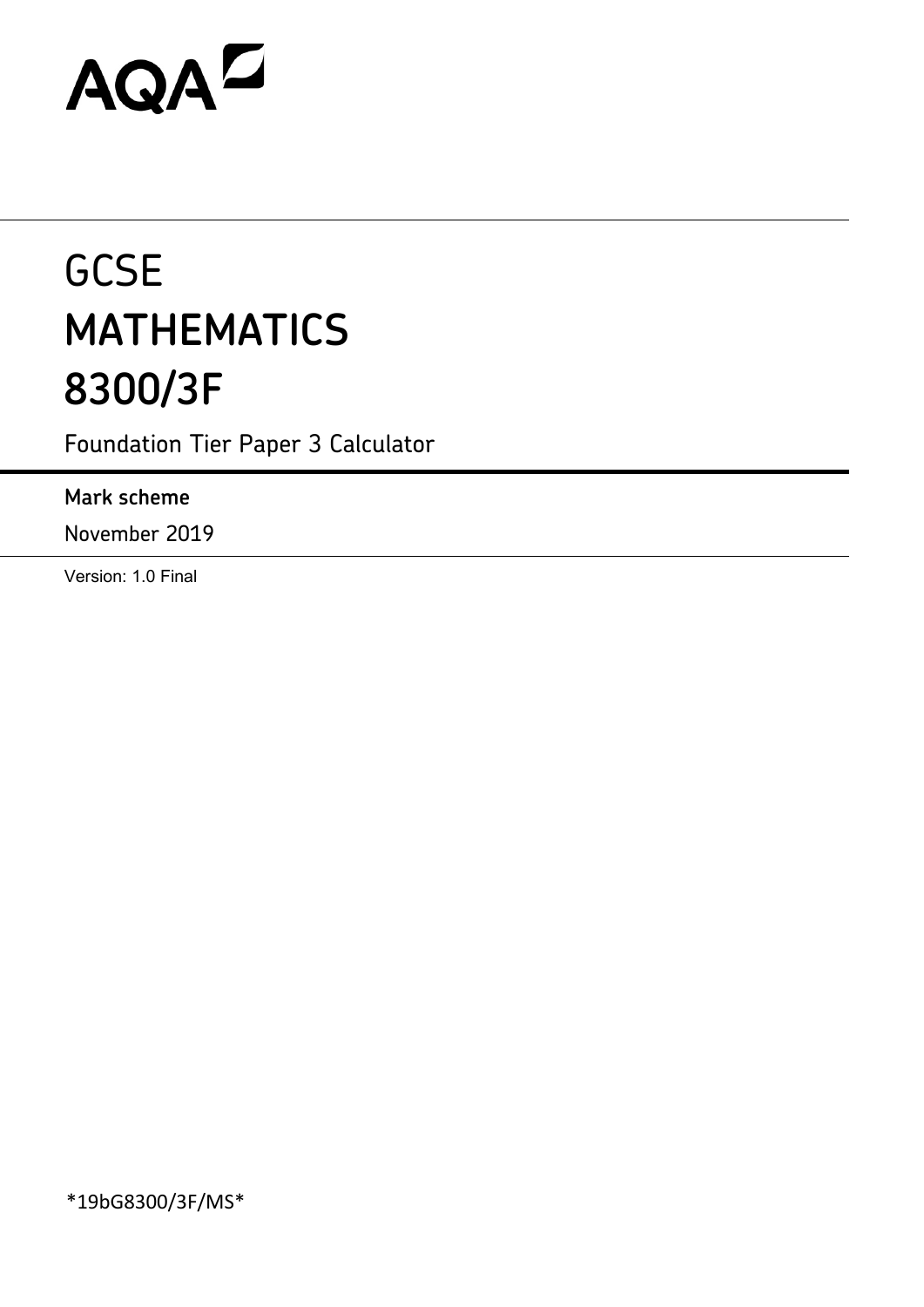Mark schemes are prepared by the Lead Assessment Writer and considered, together with the relevant questions, by a panel of subject teachers. This mark scheme includes any amendments made at the standardisation events which all associates participate in and is the scheme which was used by them in this examination. The standardisation process ensures that the mark scheme covers the students' responses to questions and that every associate understands and applies it in the same correct way. As preparation for standardisation each associate analyses a number of students' scripts. Alternative answers not already covered by the mark scheme are discussed and legislated for. If, after the standardisation process, associates encounter unusual answers which have not been raised they are required to refer these to the Lead Examiner.

It must be stressed that a mark scheme is a working document, in many cases further developed and expanded on the basis of students' reactions to a particular paper. Assumptions about future mark schemes on the basis of one year's document should be avoided; whilst the guiding principles of assessment remain constant, details will change, depending on the content of a particular examination paper.

Further copies of this mark scheme are available from aqa.org.uk

#### **Copyright information**

For confidentiality purposes acknowledgements of third-party material are published in a separate booklet which is available for free download from www.aga.org.uk after the live examination series.

Copyright © 2019 AQA and its licensors. All rights reserved.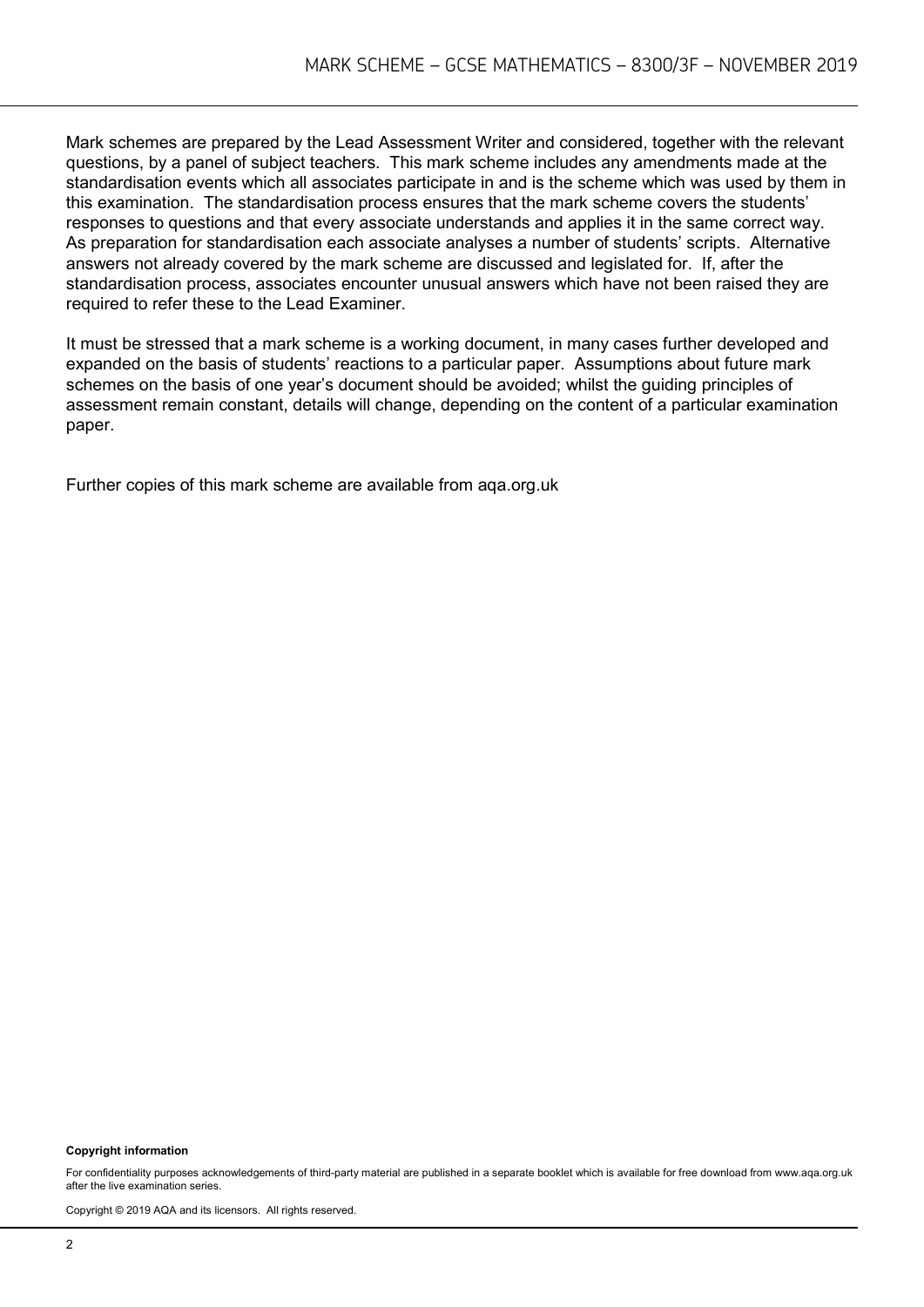#### **Glossary for Mark Schemes**

GCSE examinations are marked in such a way as to award positive achievement wherever possible. Thus, for GCSE Mathematics papers, marks are awarded under various categories.

If a student uses a method which is not explicitly covered by the mark scheme the same principles of marking should be applied. Credit should be given to any valid methods. Examiners should seek advice from their senior examiner if in any doubt.

| M               | Method marks are awarded for a correct method which could lead<br>to a correct answer.                                                       |
|-----------------|----------------------------------------------------------------------------------------------------------------------------------------------|
| A               | Accuracy marks are awarded when following on from a correct<br>method. It is not necessary to always see the method. This can be<br>implied. |
| B               | Marks awarded independent of method.                                                                                                         |
| ft              | Follow through marks. Marks awarded for correct working<br>following a mistake in an earlier step.                                           |
| <b>SC</b>       | Special case. Marks awarded for a common misinterpretation<br>which has some mathematical worth.                                             |
| M dep           | A method mark dependent on a previous method mark being<br>awarded.                                                                          |
| <b>B</b> dep    | A mark that can only be awarded if a previous independent mark<br>has been awarded.                                                          |
| <b>oe</b>       | Or equivalent. Accept answers that are equivalent.                                                                                           |
|                 | eg accept 0.5 as well as $\frac{1}{2}$                                                                                                       |
| [a, b]          | Accept values between a and b inclusive.                                                                                                     |
| [a, b)          | Accept values $a \leq$ value $\leq b$                                                                                                        |
| 3.14            | Accept answers which begin 3.14 eg 3.14, 3.142, 3.1416                                                                                       |
| Use of brackets | It is not necessary to see the bracketed work to award the marks.                                                                            |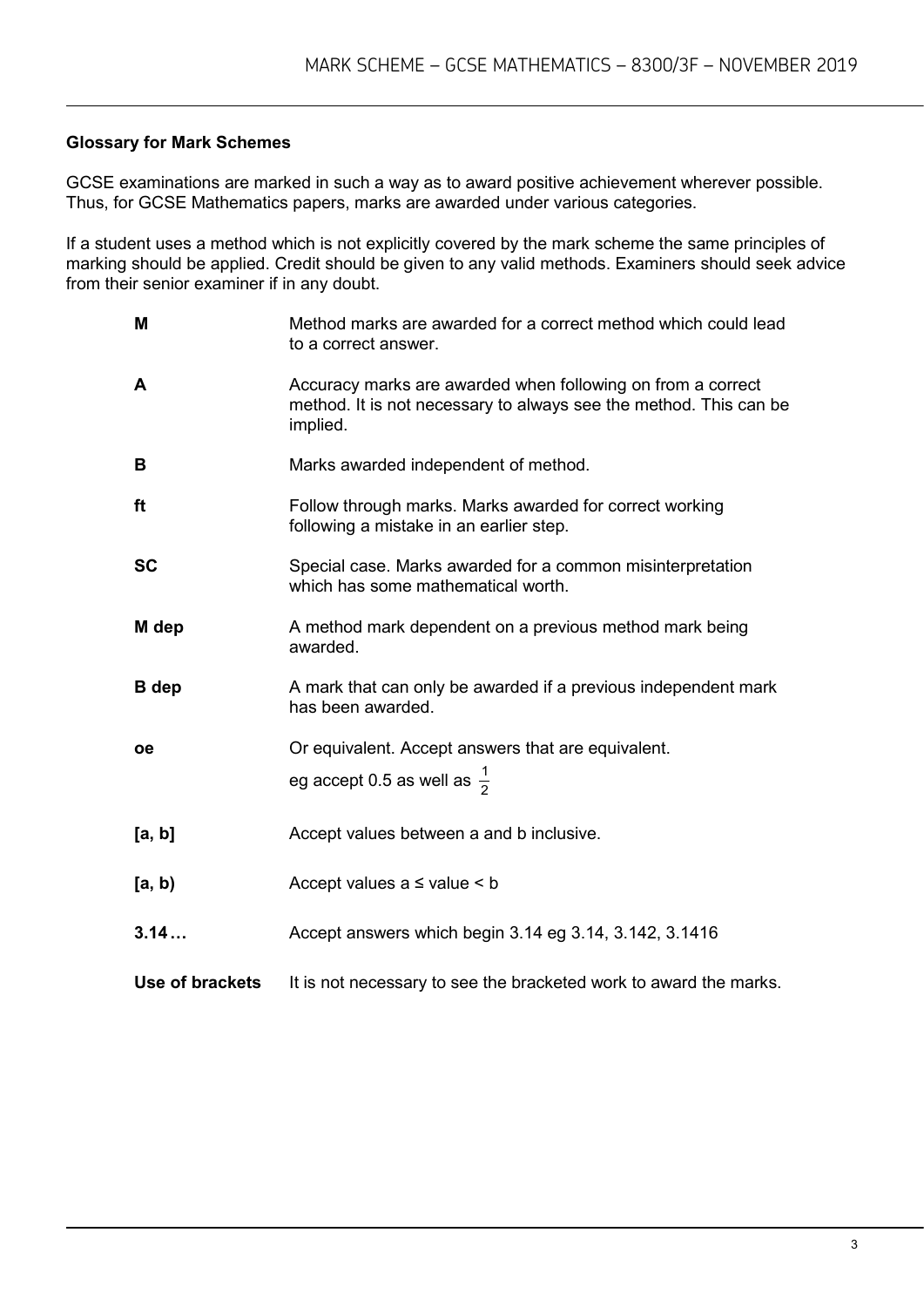#### Examiners should consistently apply the following principles

#### **Diagrams**

Diagrams that have working on them should be treated like normal responses. If a diagram has been written on but the correct response is within the answer space, the work within the answer space should be marked. Working on diagrams that contradicts work within the answer space is not to be considered as choice but as working, and is not, therefore, penalised.

#### **Responses which appear to come from incorrect methods**

Whenever there is doubt as to whether a student has used an incorrect method to obtain an answer, as a general principle, the benefit of doubt must be given to the student. In cases where there is no doubt that the answer has come from incorrect working then the student should be penalised.

#### **Questions which ask students to show working**

Instructions on marking will be given but usually marks are not awarded to students who show no working.

#### **Questions which do not ask students to show working**

As a general principle, a correct response is awarded full marks.

#### **Misread or miscopy**

Students often copy values from a question incorrectly. If the examiner thinks that the student has made a genuine misread, then only the accuracy marks (A or B marks), up to a maximum of 2 marks are penalised. The method marks can still be awarded.

#### **Further work**

Once the correct answer has been seen, further working may be ignored unless it goes on to contradict the correct answer.

#### **Choice**

When a choice of answers and/or methods is given, mark each attempt. If both methods are valid then M marks can be awarded but any incorrect answer or method would result in marks being lost.

#### **Work not replaced**

Erased or crossed out work that is still legible should be marked.

#### **Work replaced**

Erased or crossed out work that has been replaced is not awarded marks.

#### **Premature approximation**

Rounding off too early can lead to inaccuracy in the final answer. This should be penalised by 1 mark unless instructed otherwise.

#### **Continental notation**

Accept a comma used instead of a decimal point (for example, in measurements or currency), provided that it is clear to the examiner that the student intended it to be a decimal point.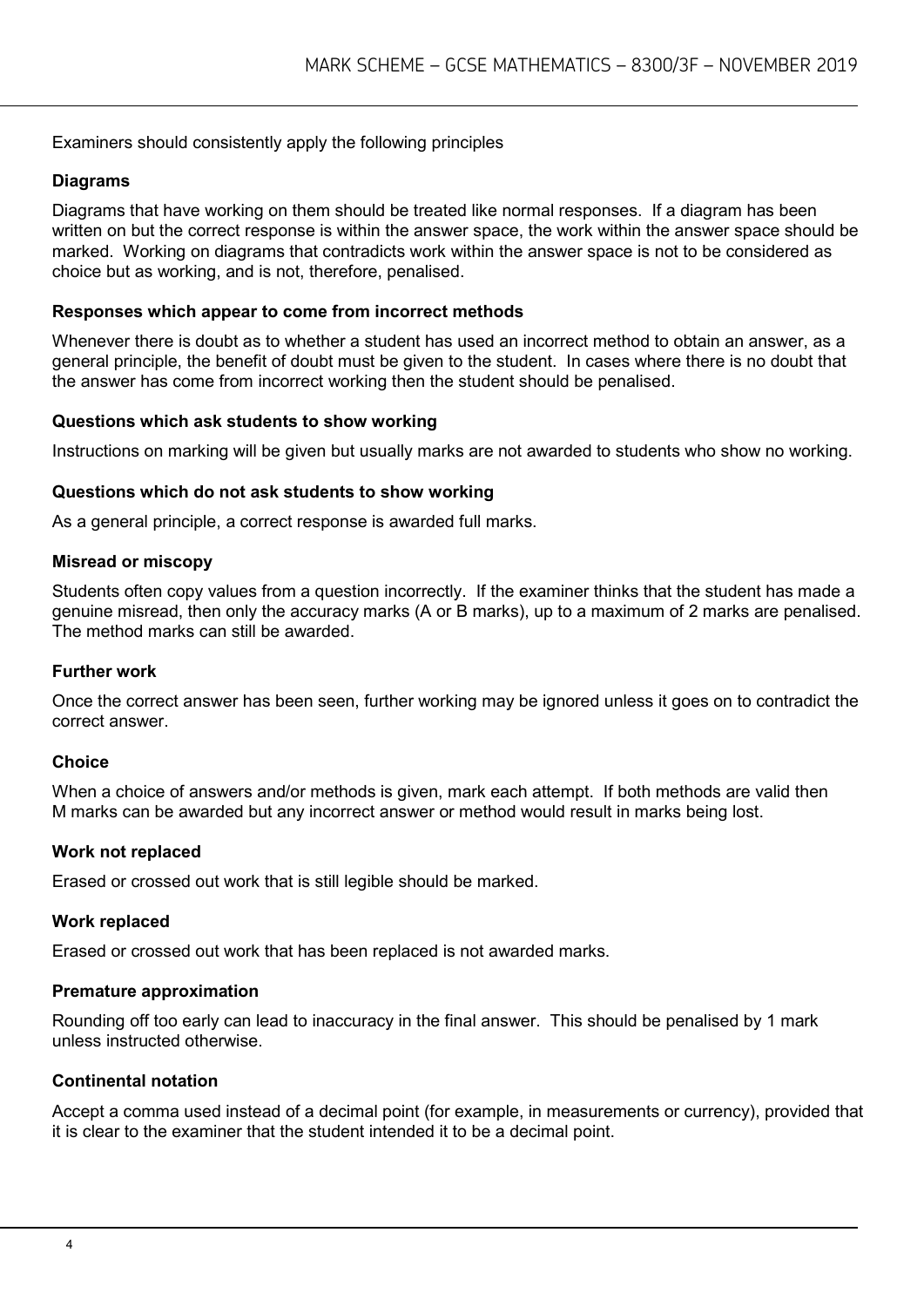| Question                | <b>Answer</b>                                       | <b>Mark</b> | <b>Comments</b> |                |
|-------------------------|-----------------------------------------------------|-------------|-----------------|----------------|
|                         |                                                     |             |                 |                |
| 1                       | circumference                                       | <b>B1</b>   |                 |                |
| $\mathbf{2}$            | $3 \times c \times d$                               | <b>B1</b>   |                 |                |
| $\mathbf{3}$            | 9 and 18                                            | <b>B1</b>   |                 |                |
| $\overline{\mathbf{4}}$ | 2500 grams                                          | <b>B1</b>   |                 |                |
|                         | $5\frac{7}{8}$                                      | <b>B1</b>   |                 |                |
| 5(a)                    | <b>Additional Guidance</b>                          |             |                 |                |
|                         | $5\frac{7}{8}$ in working with 5.875 on answer line |             |                 | B <sub>0</sub> |
|                         | $0.476()$ or $0.477$                                | <b>B1</b>   | may be implied  |                |

|      | U.710110111                            |                   | <b>THAY DE IMPIRED</b>                  |                               |
|------|----------------------------------------|-------------------|-----------------------------------------|-------------------------------|
|      | 0.48                                   | B <sub>1</sub> ft | only ft decimal seen with more than 2dp |                               |
|      | <b>Additional Guidance</b>             |                   |                                         |                               |
| 5(b) | Do not accept answers in standard form |                   |                                         |                               |
|      | Answer 0.48                            |                   |                                         | <b>B1B1</b>                   |
|      | 0.47 with no other decimal seen        |                   |                                         | B <sub>0</sub> B <sub>0</sub> |
|      | $2.098$ () and $2.10$                  |                   |                                         | B0B1ft                        |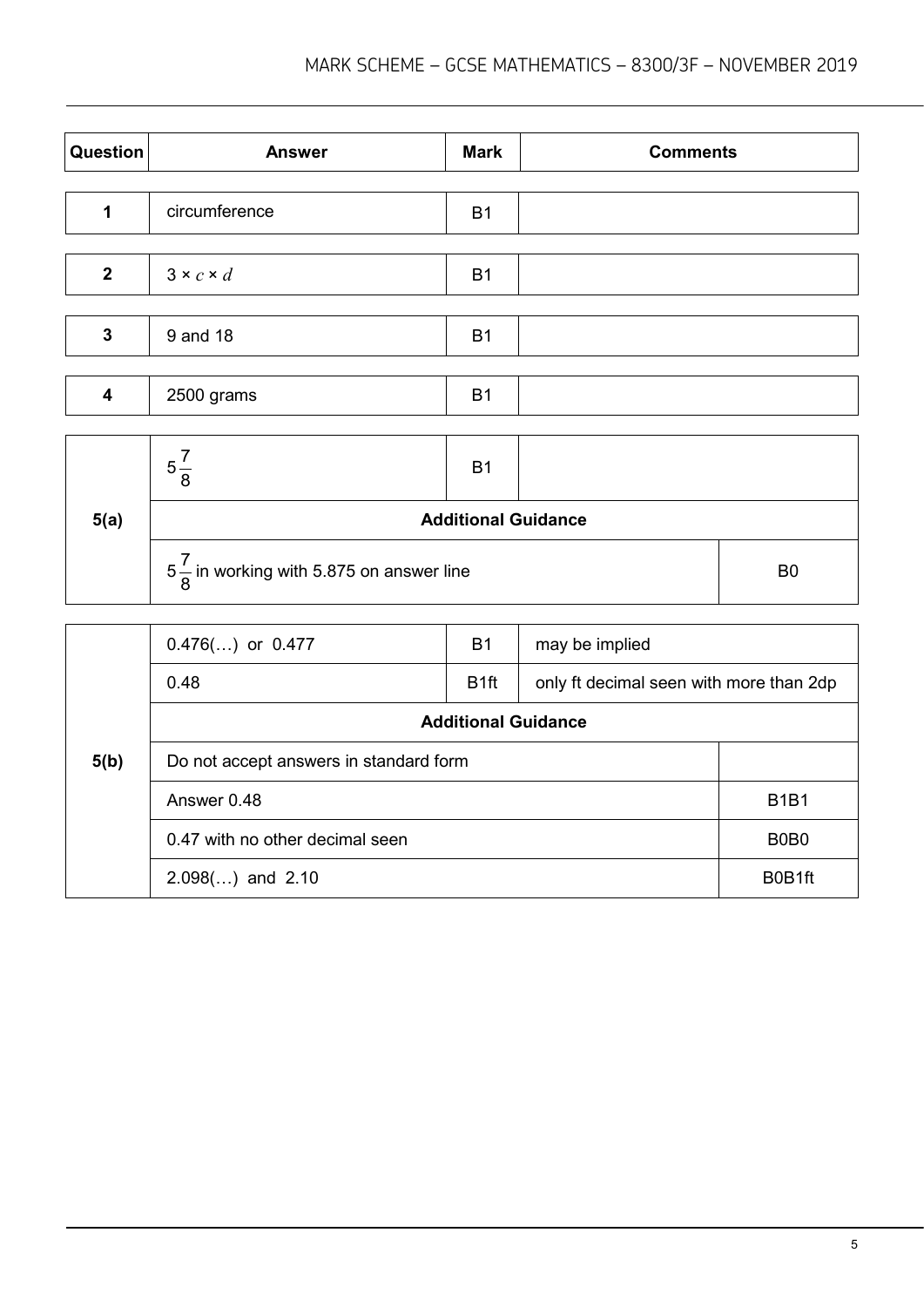| Question | Answer                                                                                                                                                        | <b>Mark</b>                | <b>Comments</b>                                                                                                                                                                                                                                                                                                                   |                |  |
|----------|---------------------------------------------------------------------------------------------------------------------------------------------------------------|----------------------------|-----------------------------------------------------------------------------------------------------------------------------------------------------------------------------------------------------------------------------------------------------------------------------------------------------------------------------------|----------------|--|
|          | Notes £10<br>£5<br>Coins 50p 50p<br>50p<br>5p                                                                                                                 | <b>B2</b>                  | either order for notes<br>any order for coins<br>units must be included for all values<br>B1 correct answer with units not<br>included for all values<br>or<br>two notes and four coins totalling<br>$[£16.50, £16.60]$ with correct units<br>or<br>another combination of notes and coins<br>totalling £16.55 with correct units |                |  |
|          |                                                                                                                                                               | <b>Additional Guidance</b> |                                                                                                                                                                                                                                                                                                                                   |                |  |
|          | Any correct units (may be shown in working)<br>eg 50p may be £0.50, £1 may be 100p, £5 may be 5 pounds<br>Condone £0.50p, £0.05p<br>Condone 10£ for 10 pounds |                            |                                                                                                                                                                                                                                                                                                                                   |                |  |
| 6        | Accept use of £1 £5 £10 notes<br>Accept use of 1p 2p 5p 10p 20p 50p £1 £2 £5 coins                                                                            |                            |                                                                                                                                                                                                                                                                                                                                   |                |  |
|          | Notes 10 5 Coins 50 50 50 5 (correct answer with missing units)                                                                                               | <b>B1</b>                  |                                                                                                                                                                                                                                                                                                                                   |                |  |
|          | Notes £10 £5 Coins 100p 50p 2p 2p (total £16.54)                                                                                                              | <b>B1</b>                  |                                                                                                                                                                                                                                                                                                                                   |                |  |
|          | Notes £10 £5 Coins £1 50p 5p (total £16.55 but only three coins)                                                                                              |                            |                                                                                                                                                                                                                                                                                                                                   | <b>B1</b>      |  |
|          | Notes £10 £5 Coins £1 50p 2p 2p 1p (total £16.55 but five coins)                                                                                              |                            |                                                                                                                                                                                                                                                                                                                                   | <b>B1</b>      |  |
|          | Notes £5 £5 Coins £2 £2 £2 50p 5p (total £16.55 but five coins)                                                                                               |                            |                                                                                                                                                                                                                                                                                                                                   | <b>B1</b>      |  |
|          | Notes £5 £5 £5 Coins £1 50p 5p (total £16.55 but three notes and<br>three coins)                                                                              |                            |                                                                                                                                                                                                                                                                                                                                   |                |  |
|          | Incorrect answers may have missing units for the notes for B1<br>eg Notes 10 5 Coins £1 50p 2p 2p 1p (total £16.55 but five coins)<br><b>B1</b>               |                            |                                                                                                                                                                                                                                                                                                                                   |                |  |
|          | Incorrect answers must have correct units for the coins for B1<br>eg Notes £10 £5 Coins 1 50 2 2 1 (missing units)                                            |                            |                                                                                                                                                                                                                                                                                                                                   | B <sub>0</sub> |  |
|          | Incorrect units eg do not allow 0.50p 0.05p 0.5p                                                                                                              |                            |                                                                                                                                                                                                                                                                                                                                   | B <sub>0</sub> |  |
|          | Do not allow £0.5 £0.2 £0.1                                                                                                                                   |                            |                                                                                                                                                                                                                                                                                                                                   | B <sub>0</sub> |  |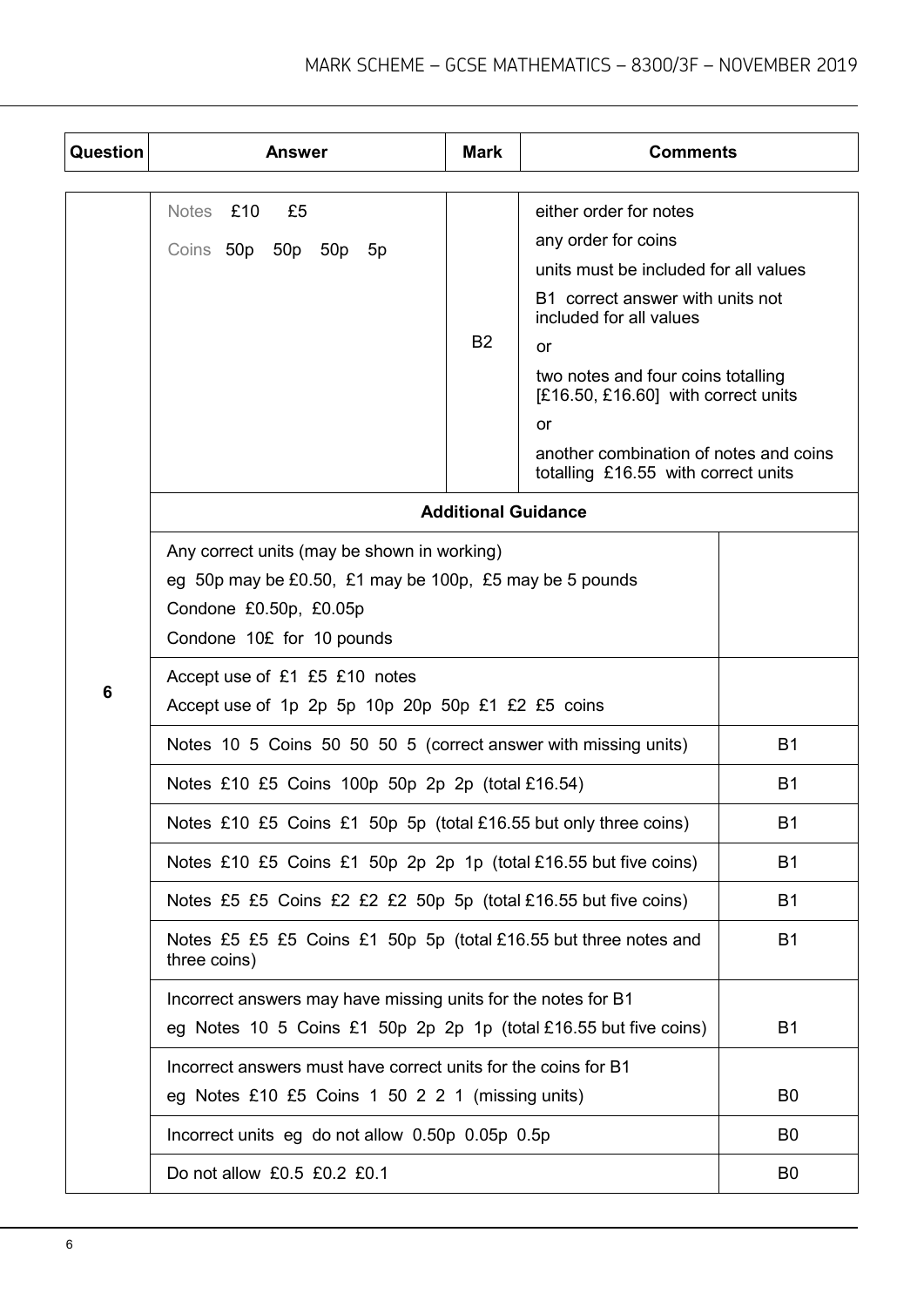| Question | <b>Answer</b>                                         | <b>Mark</b> | <b>Comments</b> |  |
|----------|-------------------------------------------------------|-------------|-----------------|--|
|          |                                                       |             |                 |  |
|          | is greater than                                       | <b>B1</b>   | allow $>$       |  |
|          | is equal to                                           | <b>B1</b>   | allow $=$       |  |
| 7        | is equal to                                           | <b>B1</b>   | allow $=$       |  |
|          | is less than                                          | <b>B1</b>   | allow $\lt$     |  |
|          | <b>Additional Guidance</b>                            |             |                 |  |
|          | Do not allow $\ge$ or $\le$ or $\equiv$               |             |                 |  |
|          | Do not allow contradictions $eg \leq is greater than$ |             |                 |  |

|   | 26 37 40 48<br>with no other numbers                                              | <b>B2</b>                  | any order<br>B1 all 4 correct with one other number<br>or 3 correct with at most two other<br>numbers |    |
|---|-----------------------------------------------------------------------------------|----------------------------|-------------------------------------------------------------------------------------------------------|----|
|   |                                                                                   | <b>Additional Guidance</b> |                                                                                                       |    |
| 8 | Ignore repeated numbers                                                           |                            |                                                                                                       |    |
|   | 26 37 40 48 in working with 4 on answer line                                      | B <sub>2</sub>             |                                                                                                       |    |
|   | Ignore numbers with a difference of 4 between their digits out of range<br>for B1 |                            |                                                                                                       |    |
|   | eg 15 26 37 40 48 51                                                              |                            |                                                                                                       | B1 |

| 9(a) | $p = m - 2$ or $p = -2 + m$   | <b>B1</b>                  |                |
|------|-------------------------------|----------------------------|----------------|
|      |                               | <b>Additional Guidance</b> |                |
|      | $m-2 = p$ or $-2 + m = p$     |                            | B1             |
|      | Answer without $p =$ or $= p$ |                            | B <sub>0</sub> |

|      | $4x^2$                     | B <sub>1</sub> |  |  |
|------|----------------------------|----------------|--|--|
| 9(b) | <b>Additional Guidance</b> |                |  |  |
|      |                            |                |  |  |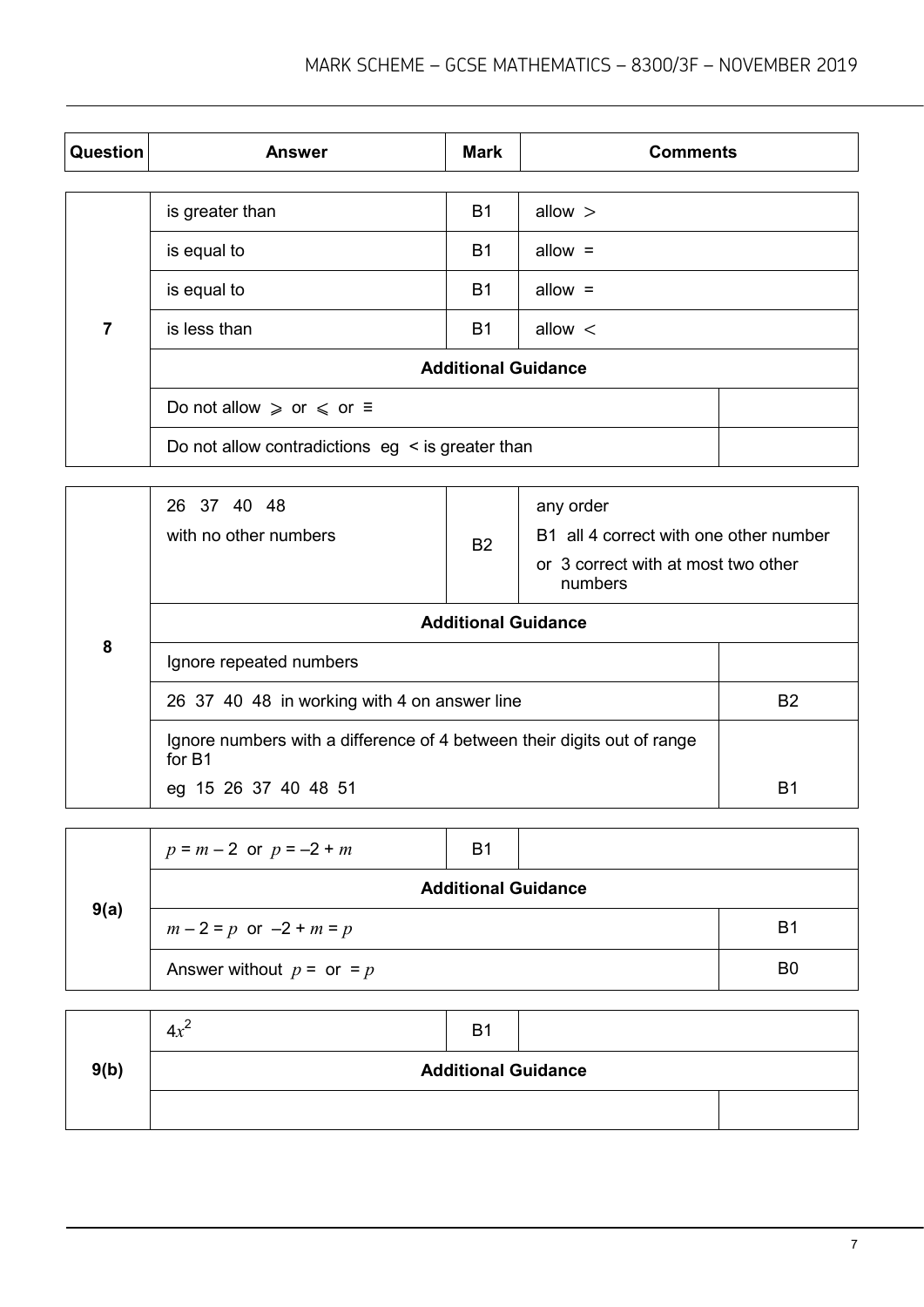| Question | <b>Answer</b>                                                                               | <b>Mark</b>      | <b>Comments</b>                                                                                                                          |                  |
|----------|---------------------------------------------------------------------------------------------|------------------|------------------------------------------------------------------------------------------------------------------------------------------|------------------|
|          |                                                                                             |                  |                                                                                                                                          |                  |
|          | (3, 1) marked on the grid or stated<br>for $P$                                              | <b>B1</b>        | implied by $(3, 5)$ or $(3, -3)$                                                                                                         |                  |
|          | $(3, 5)$ and $(3, -3)$                                                                      |                  | ft 4 squares vertically above their $(3, 1)$<br>and 4 squares vertically below their $(3, 1)$<br>with P on the line AB but not at A or B |                  |
|          |                                                                                             |                  | B1ft $(3, 5)$ or $(3, -3)$                                                                                                               |                  |
| 10       |                                                                                             | B <sub>2ft</sub> | SC2 $(3, 5)$ and $(3, -3)$ correctly<br>marked on grid                                                                                   |                  |
|          |                                                                                             |                  | SC1 $(3, 5)$ or $(3, -3)$ correctly marked<br>on grid                                                                                    |                  |
|          | <b>Additional Guidance</b>                                                                  |                  |                                                                                                                                          |                  |
|          | If more than one point marked on the line AB then P must be labelled or<br>used to locate C |                  |                                                                                                                                          |                  |
|          | P(4, 1)                                                                                     |                  |                                                                                                                                          | B <sub>0</sub>   |
|          | Answers $(4, 5)$ and $(4, -3)$                                                              |                  |                                                                                                                                          | B <sub>2ft</sub> |
|          | P(4, 1)                                                                                     |                  |                                                                                                                                          | B <sub>0</sub>   |
|          | Answers $(4, 5)$ and $(4, 9)$                                                               |                  |                                                                                                                                          | B <sub>1ft</sub> |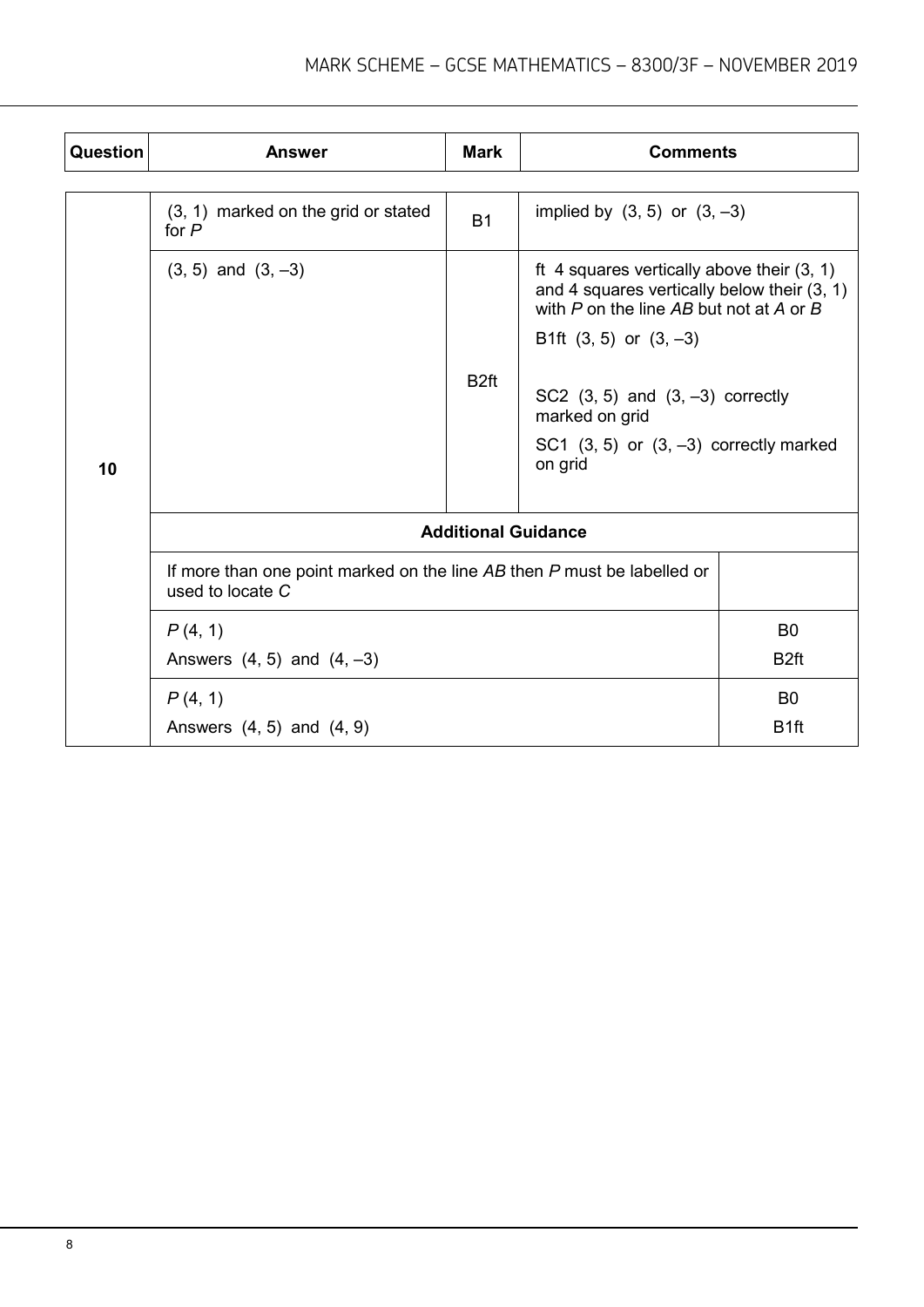| Question | <b>Answer</b>                                                                                                                                         | <b>Mark</b>    | <b>Comments</b> |                |
|----------|-------------------------------------------------------------------------------------------------------------------------------------------------------|----------------|-----------------|----------------|
| 11(a)    | $5 \times 60$ or 300<br>or $60 \div 6$ or 10<br>or $\frac{5}{6}$ (hours) or 0.83(3) (hours)<br>or $\frac{50}{60}$ (hours)<br>or $60 \div \frac{6}{5}$ | M <sub>1</sub> | oe              |                |
|          | 50                                                                                                                                                    | A <sub>1</sub> |                 |                |
|          | <b>Additional Guidance</b>                                                                                                                            |                |                 |                |
|          | $5 \times 60 \times 6$                                                                                                                                |                |                 | M <sub>0</sub> |
|          |                                                                                                                                                       |                |                 |                |
| 11(b)    | It is shorter than the answer to part (a)<br>$\checkmark$<br>It is the same as the answer to part (a)                                                 | <b>B1</b>      |                 |                |

It is longer than the answer to part (a)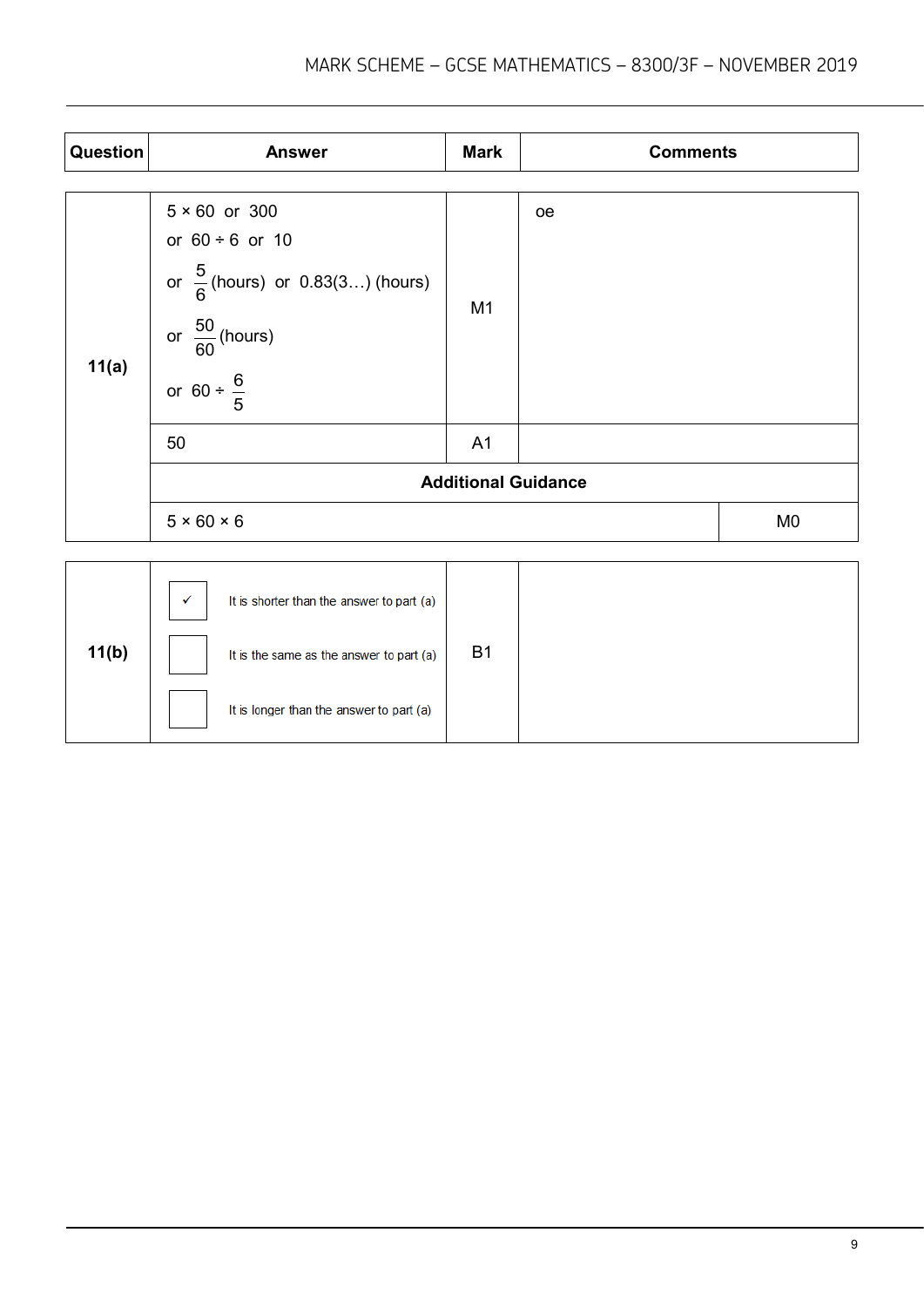| Question | <b>Answer</b>                                                       | <b>Mark</b>                | <b>Comments</b>          |               |
|----------|---------------------------------------------------------------------|----------------------------|--------------------------|---------------|
|          | <b>Alternative method 1</b>                                         |                            |                          |               |
|          | $1.5 \times 1000$ or 1500                                           | M <sub>1</sub>             | <sub>oe</sub>            |               |
|          | their 1500 - 650 or 850                                             | M <sub>1</sub> dep         | oe eg $1000 - 650 + 500$ |               |
|          | 850 millilitres                                                     | A <sub>1</sub>             | oe eg 850 ml             |               |
|          | <b>Alternative method 2</b>                                         |                            |                          |               |
|          | 650 $\div$ 1000 or 0.65(0)                                          | M <sub>1</sub>             | 0e                       |               |
|          | $1.5 -$ their 0.65(0) or 0.85(0)                                    | M <sub>1</sub> dep         | oe eg $1 - 0.65 + 0.5$   |               |
|          | $0.85(0)$ litres                                                    | A <sub>1</sub>             | oe eg 0.85(0) l          |               |
|          | <b>Alternative method 3</b>                                         |                            |                          |               |
|          | $1.5 \times 100$ or 150                                             |                            | <sub>oe</sub>            |               |
| 12       | and                                                                 | M <sub>1</sub>             |                          |               |
|          | $650 \div 10$ or 65                                                 |                            |                          |               |
|          | their $150 -$ their 65 or 85                                        | M1dep                      | oe eg $100 - 65 + 50$    |               |
|          | 85 centilitres                                                      | A <sub>1</sub>             | oe eg 85 cl              |               |
|          |                                                                     | <b>Additional Guidance</b> |                          |               |
|          | Ignore incorrect conversion attempt if correct answer has been seen |                            |                          |               |
|          | 850 on answer line with 850 ml in working                           |                            |                          | <b>M1M1A1</b> |
|          | $1.5 - 650 = 850$ ml                                                |                            |                          | <b>M1M1A1</b> |
|          | $1.5 - 650 = 0.85(0)$                                               |                            |                          | <b>M1M1A1</b> |
|          | $1.5 - 650 = 850$                                                   |                            |                          | M1M1A0        |
|          | $1.5 - 650 = 0.85(0)$                                               |                            |                          | M1M1A0        |
|          | Condone incorrect spelling - mark intention                         |                            |                          |               |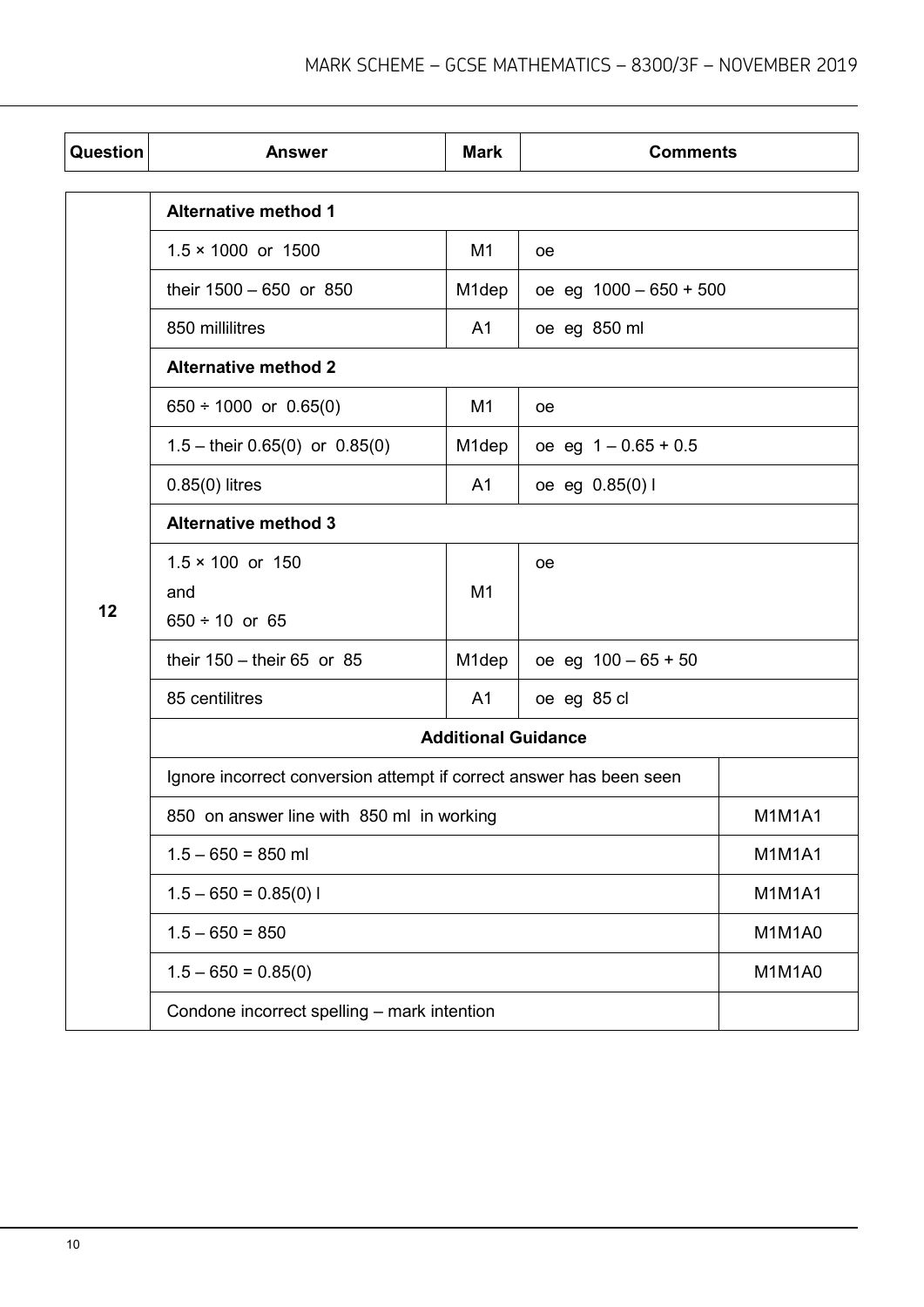| Question | <b>Answer</b>                                                                                        | <b>Mark</b>        | <b>Comments</b>                                    |  |
|----------|------------------------------------------------------------------------------------------------------|--------------------|----------------------------------------------------|--|
|          | <b>Alternative method 1</b>                                                                          |                    |                                                    |  |
|          | $3.2(0) \div 5$ or 0.64<br>or<br>$0.29 \times 3$ or 0.87                                             | M1                 | oe eg working in pence                             |  |
|          | $3.2(0) \div 5 \times 12 + 0.29 \times 3$<br>or<br>$7.68 + 0.87$                                     | M1dep              | oe eg working in pence<br>must be consistent units |  |
|          | 8.55                                                                                                 | A <sub>1</sub>     | condone £8.55p                                     |  |
|          | <b>Alternative method 2</b>                                                                          |                    |                                                    |  |
| 13       | $12 \div 5$ or 2.4<br><b>or</b><br>$5 \div 12$ or 0.41(6) or 0.417<br>or 0.42                        | M <sub>1</sub>     |                                                    |  |
|          | $3.2(0)$ × their $2.4 + 0.29 \times 3$<br><b>or</b><br>$3.2(0) \div$ their $0.41(6) + 0.29 \times 3$ | M <sub>1</sub> dep | oe eg working in pence<br>must be consistent units |  |
|          | 8.55                                                                                                 | A <sub>1</sub>     | condone £8.55p                                     |  |
|          | <b>Additional Guidance</b>                                                                           |                    |                                                    |  |
|          | Inconsistent units may be recovered in final answer                                                  |                    |                                                    |  |
|          | 7.68 in working implies M1                                                                           |                    |                                                    |  |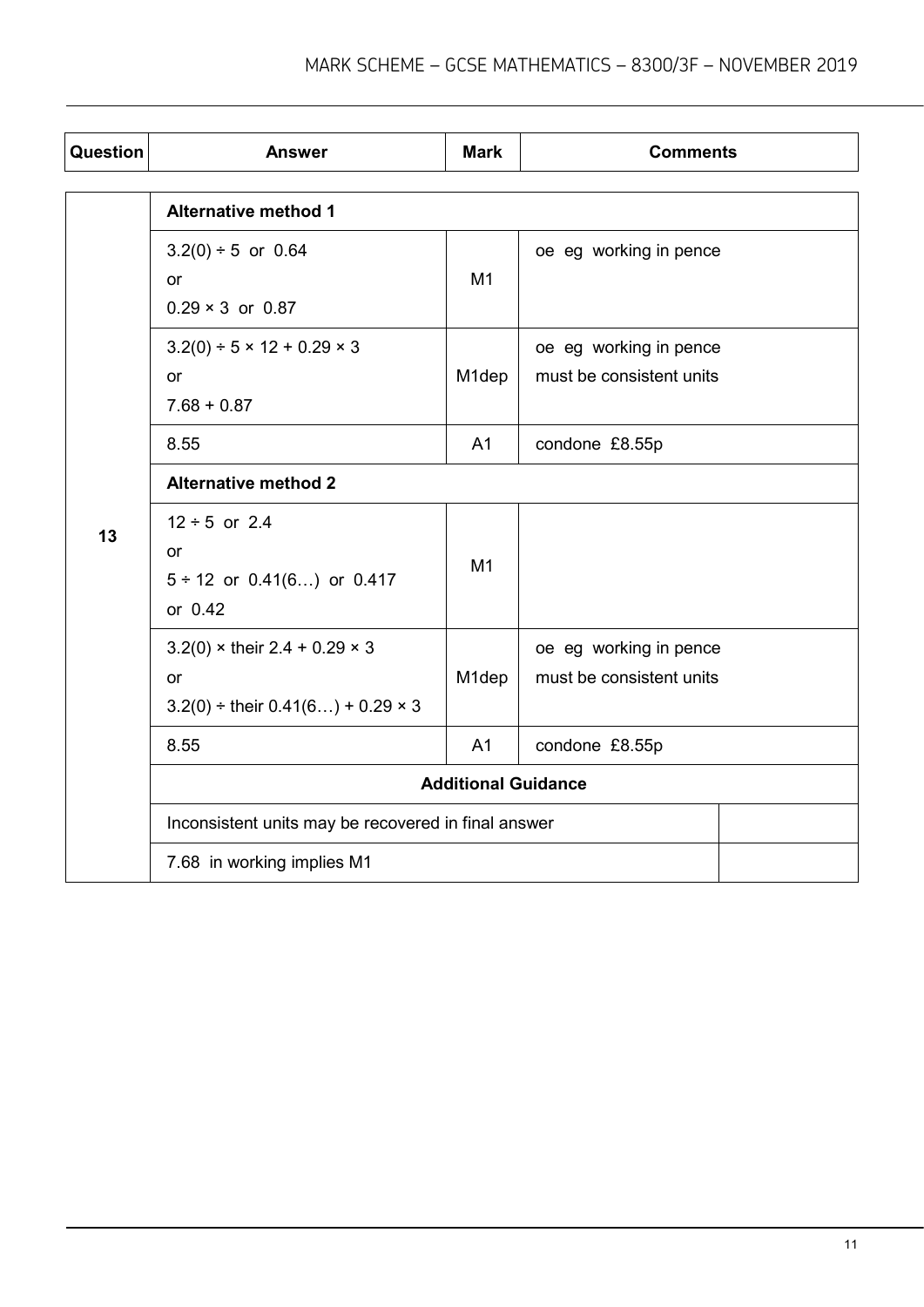| <b>Question</b> | <b>Answer</b>                                             | <b>Mark</b>                                                   | <b>Comments</b>               |             |
|-----------------|-----------------------------------------------------------|---------------------------------------------------------------|-------------------------------|-------------|
|                 |                                                           |                                                               |                               |             |
|                 | $(2^{nd}$ term =) 20                                      | <b>B1</b>                                                     | may be implied by 12          |             |
|                 | $(3^{rd}$ term = $) 12$                                   | B <sub>1ft</sub>                                              | their $20+4$<br>ft            |             |
|                 | <b>Additional Guidance</b>                                |                                                               |                               |             |
| 14(a)           | 12 with no incorrect working                              |                                                               | <b>B1B1</b>                   |             |
|                 | 20 12 on answer line or in working with answer line blank |                                                               |                               | <b>B1B1</b> |
|                 |                                                           | (20) 12 8 on answer line or in working with answer line blank |                               | <b>B1B0</b> |
|                 | (20) 12 8 with 8 on answer line                           |                                                               |                               | <b>B1B0</b> |
|                 | Answer 8 without 20 or 12 seen                            |                                                               | B <sub>0</sub> B <sub>0</sub> |             |

|       | $60 - 10$ or 50                                                        | M1 |                           |  |  |
|-------|------------------------------------------------------------------------|----|---------------------------|--|--|
|       | 150                                                                    | A1 | SC1 170 or 210 or 16.6 oe |  |  |
|       | <b>Additional Guidance</b>                                             |    |                           |  |  |
| 14(b) | $60 - 10$ or 50 scores M1 even if subsequent working is incorrect      |    |                           |  |  |
|       | Accept 16.66() or 16.67 for 16.6                                       |    |                           |  |  |
|       | Embedded answer without 150 on answer line $\frac{150}{3}$ + 10 (= 60) |    |                           |  |  |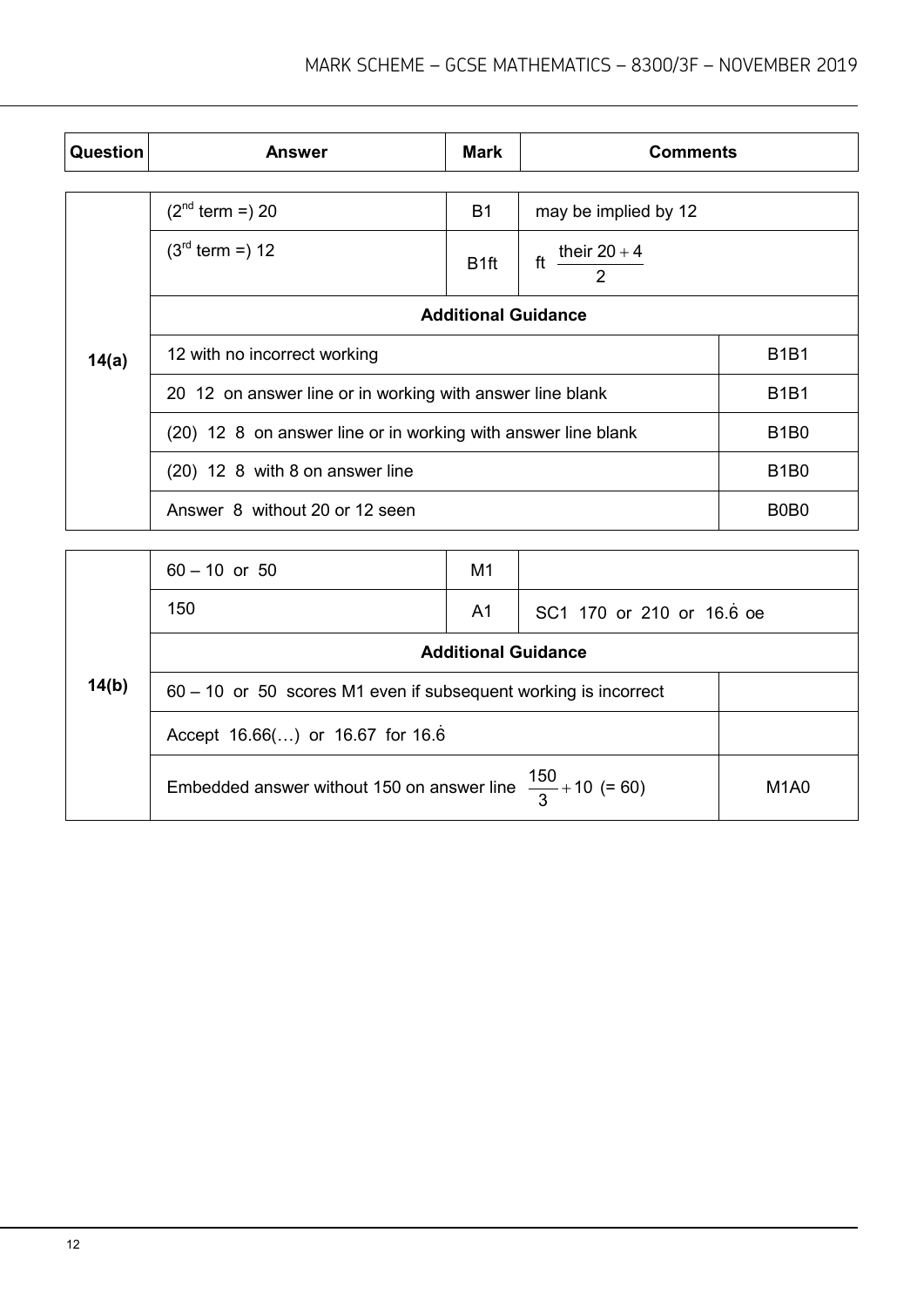| <b>Question</b> | <b>Answer</b>                                                                                                                                                               | <b>Mark</b> | <b>Comments</b>                                                                                                                                                                                                                                                                                 |                |  |
|-----------------|-----------------------------------------------------------------------------------------------------------------------------------------------------------------------------|-------------|-------------------------------------------------------------------------------------------------------------------------------------------------------------------------------------------------------------------------------------------------------------------------------------------------|----------------|--|
|                 | No and fully correct reason                                                                                                                                                 | <b>B2</b>   | eg No and it is $(E)$ 10 (per day after the<br>first day)<br><b>or</b><br>No and it is $(E)$ 10.8(0) per day for five<br>days<br>or<br>No and it would be $(E)$ 70 for five days<br>or<br>No and you pay more for the first day<br>B1 No and partially correct reason<br>eg No and $(E)10.8(0)$ |                |  |
|                 |                                                                                                                                                                             |             | <b>or</b><br>fully correct reason with no decision or<br>incorrect decision<br>eg it is $(E)$ 10 (per day after the first day)                                                                                                                                                                  |                |  |
|                 | <b>Additional Guidance</b>                                                                                                                                                  |             |                                                                                                                                                                                                                                                                                                 |                |  |
| 15              | Equivalent values for $(E)$ 10.8(0) per day for five days<br>$(E)11.(00)$ per day for four days<br>$(E)$ 11.33 per day for three days<br>$(E)$ 12.(00) per day for two days |             |                                                                                                                                                                                                                                                                                                 |                |  |
|                 | Equivalent values for $(E)$ 70 for five days<br>(£)56 for four days<br>$(E)42$ for three days<br>(£)28 for two days                                                         |             |                                                                                                                                                                                                                                                                                                 |                |  |
|                 | Do not ignore incorrect reasons with a correct reason for B2                                                                                                                |             |                                                                                                                                                                                                                                                                                                 |                |  |
|                 | Calculations must be correct for B2                                                                                                                                         |             |                                                                                                                                                                                                                                                                                                 |                |  |
|                 | Ignore irrelevant reasons with a correct reason                                                                                                                             |             |                                                                                                                                                                                                                                                                                                 |                |  |
|                 | No, $24 - 14 = 10$                                                                                                                                                          |             |                                                                                                                                                                                                                                                                                                 | B <sub>2</sub> |  |
|                 | No, as next would be 28                                                                                                                                                     |             |                                                                                                                                                                                                                                                                                                 | B <sub>2</sub> |  |
|                 | No and $(C = 10n + 4$                                                                                                                                                       |             |                                                                                                                                                                                                                                                                                                 | B <sub>2</sub> |  |

#### **Additional Guidance continues on next page**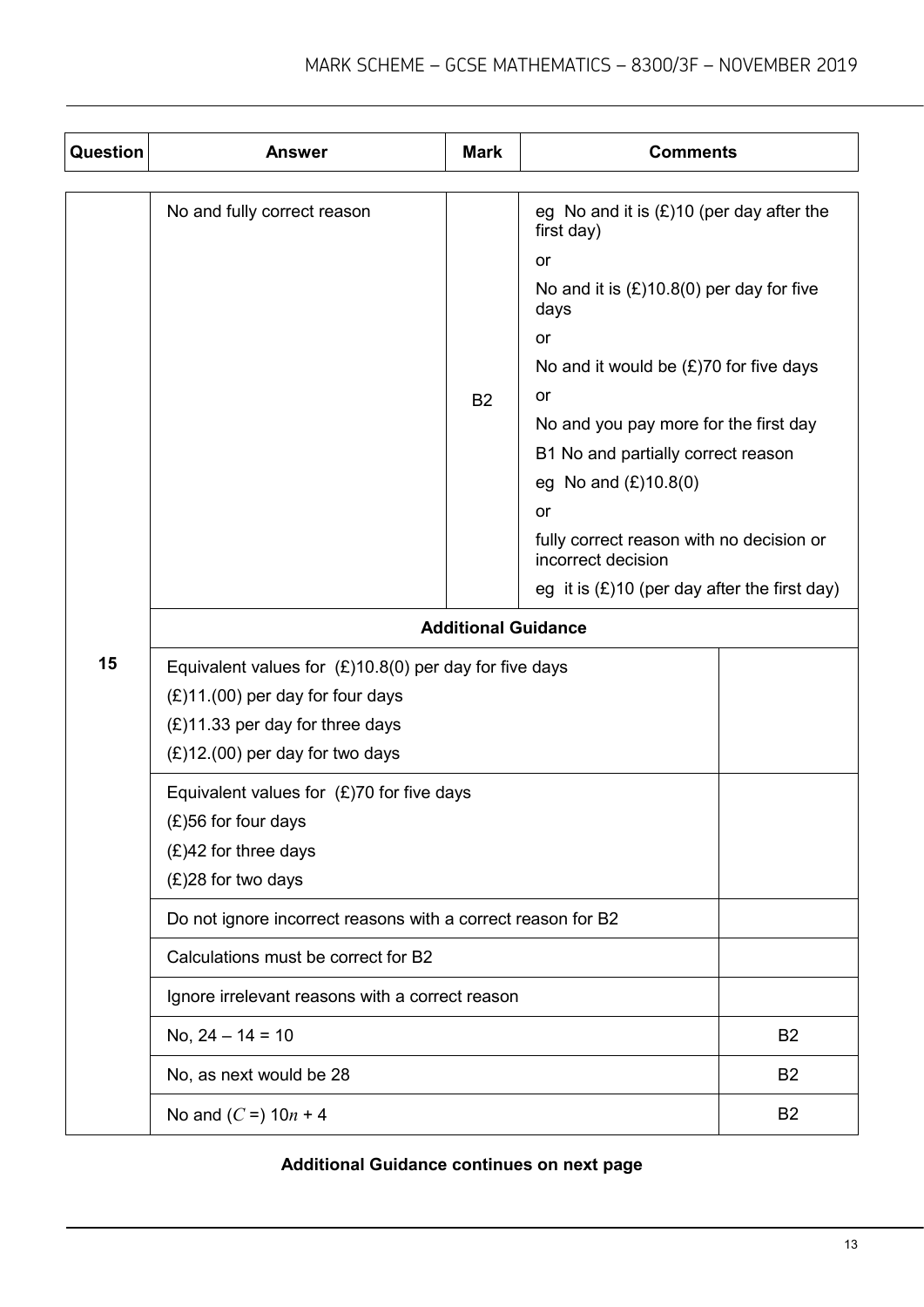| <b>Question</b> | <b>Answer</b>                             | <b>Mark</b> | <b>Comments</b> |                |
|-----------------|-------------------------------------------|-------------|-----------------|----------------|
|                 |                                           |             |                 |                |
|                 | Correct reason stated with decision yes   |             |                 | B <sub>1</sub> |
|                 | No, it is £28 (partially correct reason)  |             |                 |                |
|                 | No, it is £12                             |             |                 | <b>B1</b>      |
| 15              | No, $5 \times 14$ is not 54               |             |                 |                |
|                 | States No with no reason                  |             |                 | B <sub>0</sub> |
|                 | States No with incorrect reason           |             |                 | B <sub>0</sub> |
|                 | No, it does not go up by $(E)$ 14 per day |             |                 | B <sub>0</sub> |

|    | $x + 10$ is always positive                         |                |  |
|----|-----------------------------------------------------|----------------|--|
| 16 | $x + 10$ is always negative                         | B <sub>1</sub> |  |
|    | $x + 10$ cannot be zero                             |                |  |
|    | $x + 10$ could be positive or negative or zero<br>✔ |                |  |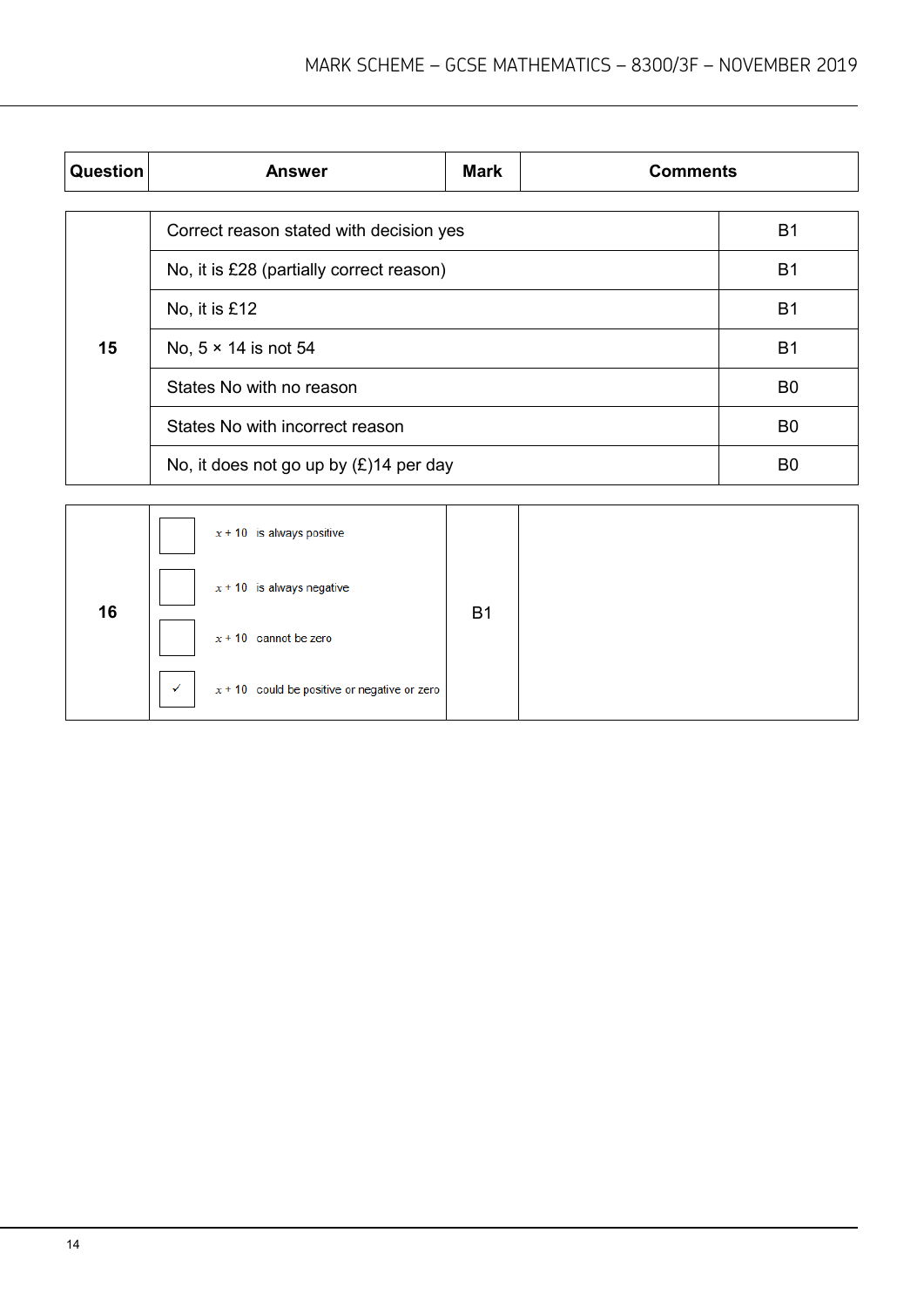| <b>Question</b> | <b>Answer</b>              | <b>Mark</b> | <b>Comments</b> |                |
|-----------------|----------------------------|-------------|-----------------|----------------|
|                 |                            |             |                 |                |
|                 |                            | <b>B1</b>   |                 |                |
|                 | <b>Additional Guidance</b> |             |                 |                |
| 17(a)           | 1 and frequency 9          |             |                 | B <sub>1</sub> |
|                 | 1 and 9 times              |             |                 | <b>B1</b>      |
|                 | 1 and 9 or 1, 9            |             |                 | B <sub>0</sub> |

|       | $(0 \times 5$ and) 1 $\times$ 9 and 2 $\times$ 8<br>and $3 \times 6$ and $4 \times 2$<br>or<br>$(0 \text{ and } 9 \text{ and } 16 \text{ and } 18 \text{ and } 8$<br><b>or</b><br>51 | M1             | allow one error                                                       |                |  |
|-------|--------------------------------------------------------------------------------------------------------------------------------------------------------------------------------------|----------------|-----------------------------------------------------------------------|----------------|--|
| 17(b) | $(0 + 9 + 16 + 18 + 8) \div 30$<br>or<br>$51 \div 30$<br>or<br>their $51 \div 30$                                                                                                    | M1dep          | without working their 51 must be the<br>correct sum of their products |                |  |
|       | 1.7                                                                                                                                                                                  | A <sub>1</sub> | <sub>oe</sub>                                                         |                |  |
|       | <b>Additional Guidance</b>                                                                                                                                                           |                |                                                                       |                |  |
|       | 1.7 seen with 2 on answer line                                                                                                                                                       |                |                                                                       | <b>M1M1A1</b>  |  |
|       | $(5 + 9 + 16 + 18 + 8) \div 30$                                                                                                                                                      |                |                                                                       | M1M1           |  |
|       | Products 5 9 16 18 8 and $55 \div 30$                                                                                                                                                |                |                                                                       | M1M0           |  |
|       | $51 \div 5$                                                                                                                                                                          |                |                                                                       | M1M0           |  |
|       | $0 + 9 + 16 + 18 + 8 \div 30$ unless recovered                                                                                                                                       |                |                                                                       | M1M0           |  |
|       | Correct products seen with $30 \div 5$ or $30 \div 10$                                                                                                                               |                |                                                                       | M <sub>0</sub> |  |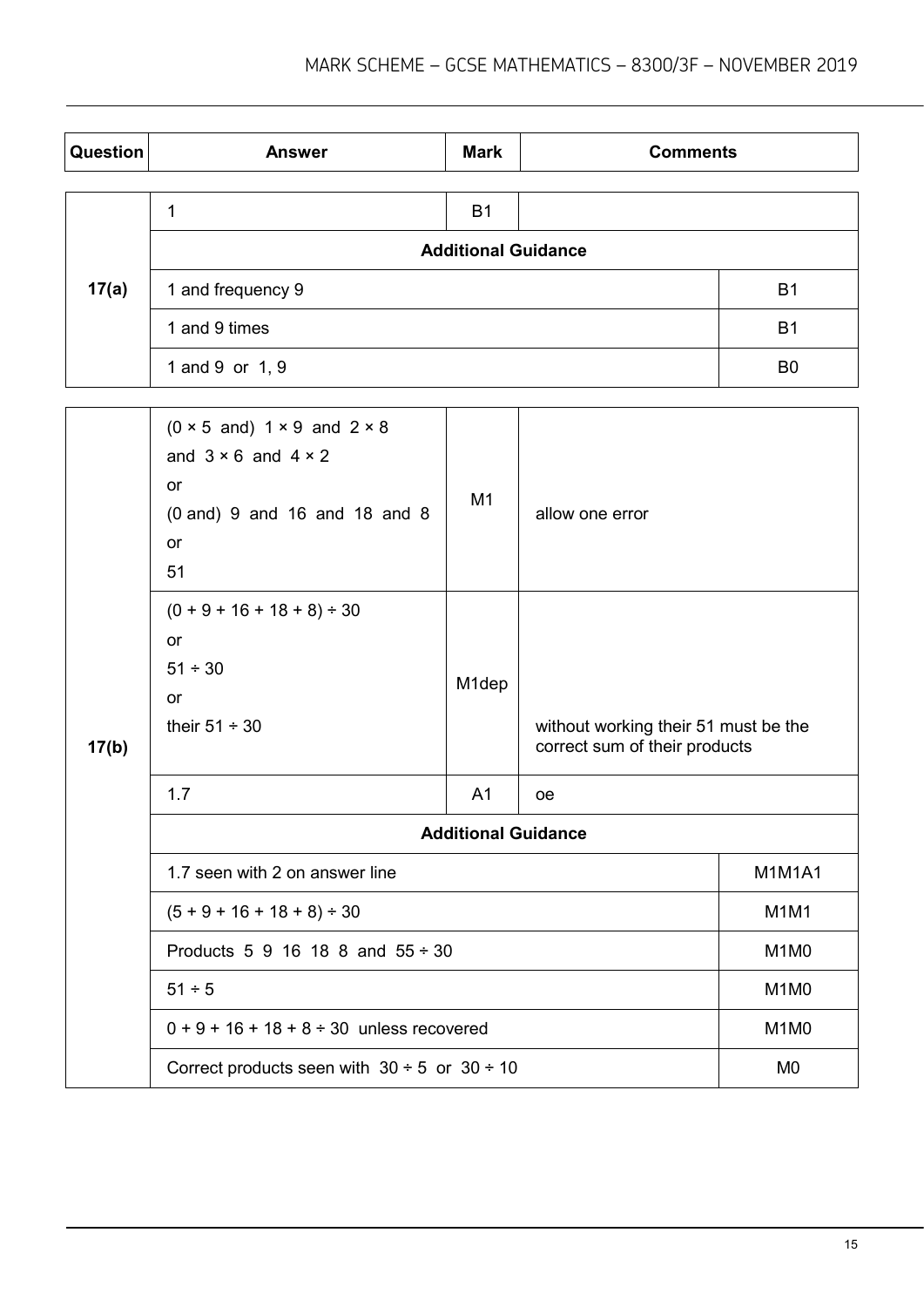| <b>Question</b> | <b>Answer</b>                                                                     | <b>Mark</b>                | <b>Comments</b>      |  |  |
|-----------------|-----------------------------------------------------------------------------------|----------------------------|----------------------|--|--|
|                 |                                                                                   |                            |                      |  |  |
|                 | 20                                                                                | B <sub>1</sub>             |                      |  |  |
| 18(a)           | <b>Additional Guidance</b>                                                        |                            |                      |  |  |
|                 |                                                                                   |                            |                      |  |  |
|                 |                                                                                   |                            |                      |  |  |
|                 | Horizontal line from (09.00, 20)<br>to (10.00, 20)                                | <b>B1</b>                  |                      |  |  |
|                 | Straight line with a negative<br>gradient from their (10.00, 20)<br>to (11.30, 0) | B <sub>1</sub> ft          | ft their (10.00, 20) |  |  |
| 18(b)           |                                                                                   | <b>Additional Guidance</b> |                      |  |  |
|                 | Teleranes within and amall caugra                                                 |                            |                      |  |  |

| 10(D) |                                                             |  |  |
|-------|-------------------------------------------------------------|--|--|
|       | Tolerance within one small square                           |  |  |
|       | Accept unruled line if intention for straight line is clear |  |  |
|       | Their (10.00, 20) can be (09.00, 20)                        |  |  |
|       | Their 10.00 cannot be earlier than 09.00                    |  |  |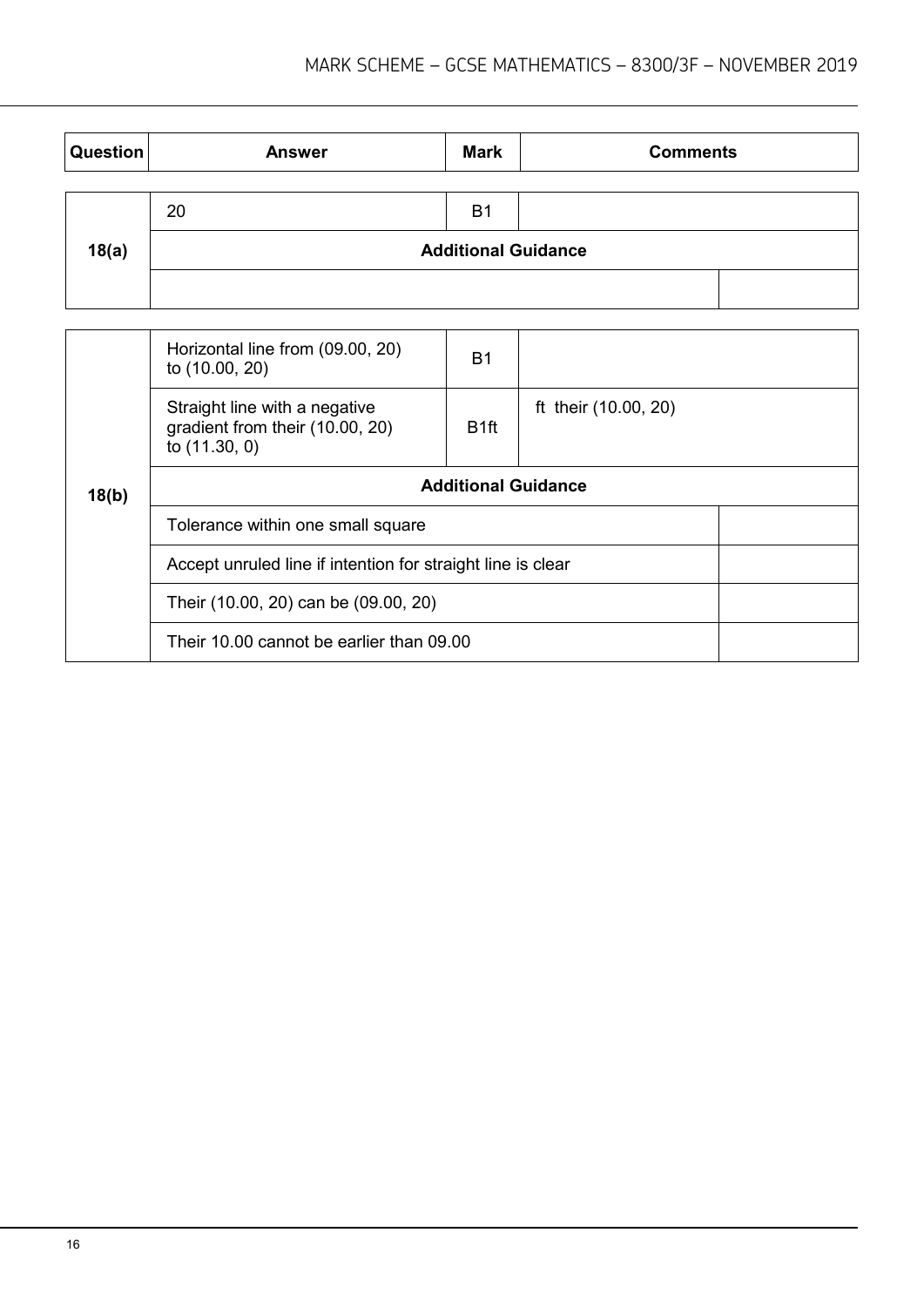| Question | <b>Answer</b>    | <b>Mark</b>    | <b>Comments</b>                                                |
|----------|------------------|----------------|----------------------------------------------------------------|
|          |                  |                |                                                                |
|          | $4x + 12$<br>or  |                | B2 correct expression for half the<br>perimeter of T           |
|          |                  |                | eg                                                             |
|          | $2(2x + 6)$      |                | $x + 2 + x + 2 + (x + 2 - x)$                                  |
|          | or<br>$4(x + 3)$ |                | $x + 2 + x + 2 + 2$                                            |
|          |                  |                | $2(x + 2) + (x + 2 - x)$                                       |
|          |                  |                | $2(x + 2) + 2$                                                 |
|          |                  |                | $2x + 4 + (x + 2 - x)$                                         |
|          |                  |                | $2x + 4 + 2$                                                   |
|          |                  |                | $2x + 6$                                                       |
|          |                  |                | $2(x + 3)$                                                     |
|          |                  |                | or                                                             |
|          |                  |                | correct expression for the perimeter of T                      |
|          |                  |                | eg                                                             |
|          |                  |                | $x + 2 + x + 2 + x + 2 + x + 2 + 2(x + 2 - x)$                 |
| 19       |                  | B <sub>3</sub> | $x + 2 + x + 2 + x + 2 + x + 2 + 2 + 2$                        |
|          |                  |                | $2(x + 2 + x + 2) + 2(x + 2 - x)$                              |
|          |                  |                | $2(x + 2 + x + 2) + 2 \times 2$                                |
|          |                  |                | $2(2x + 4) + 2(x + 2 - x)$                                     |
|          |                  |                | $2(2x + 4) + 2 \times 2$                                       |
|          |                  |                | $4x + 8 + 4$                                                   |
|          |                  |                | B1 simplified correct expression for the<br>longer side of T   |
|          |                  |                | $2(x + 2)$ or $2x + 4$ seen                                    |
|          |                  |                | or                                                             |
|          |                  |                | simplified correct expression for the two<br>longer sides of T |
|          |                  |                | $4(x + 2)$ or $2(2x + 4)$ or $4x + 8$ seen                     |
|          |                  |                | SC1 $8x + 12$                                                  |

## **Additional Guidance is on the next page**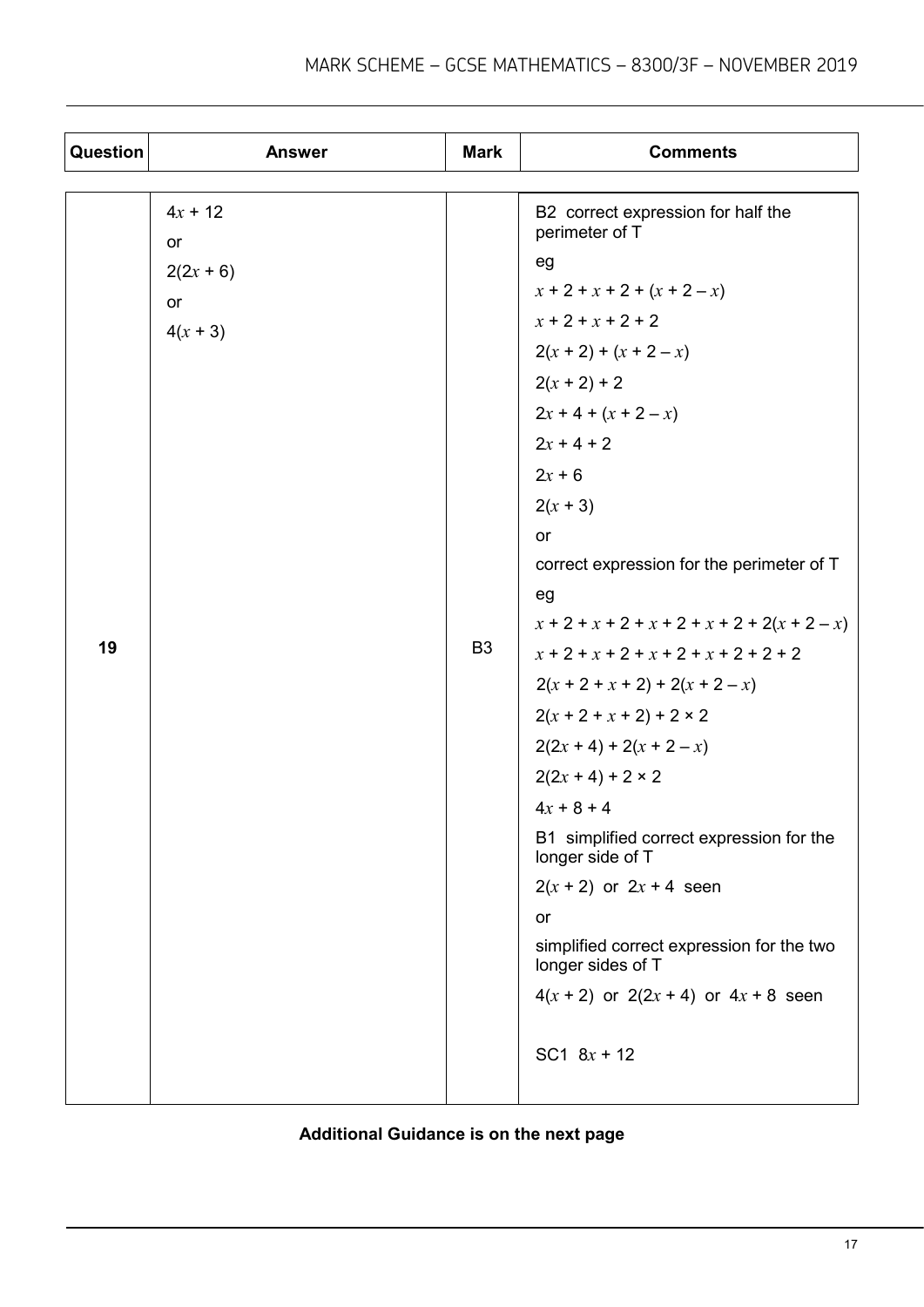| <b>Question</b> | Answer                                                                                                                    | Mark                       | <b>Comments</b> |                |  |
|-----------------|---------------------------------------------------------------------------------------------------------------------------|----------------------------|-----------------|----------------|--|
|                 |                                                                                                                           | <b>Additional Guidance</b> |                 |                |  |
|                 | Ignore further work with an incorrect attempt to factorise after $4x + 12$<br>eg $4x + 12$ and $2(2x + 12)$               |                            |                 | B <sub>3</sub> |  |
| 19              | Ignore further work with an incorrect attempt to expand after $2(2x + 6)$<br>or $4(x + 3)$<br>eg $2(2x + 6)$ and $4x + 6$ |                            |                 | B <sub>3</sub> |  |
|                 | Do not ignore further work with an incorrect attempt to simplify after<br>$4x + 12$<br>eg $4x + 12$ and $16x$             |                            |                 | <b>B2</b>      |  |
|                 | Ignore further work with an incorrect attempt to simplify after a correct<br>B2 or B1 expression                          |                            |                 |                |  |
|                 | Do not accept $2x + 4$ seen as part of $x^2 + 2x + 2x + 4$ for B1<br>B <sub>0</sub>                                       |                            |                 |                |  |

|--|--|--|--|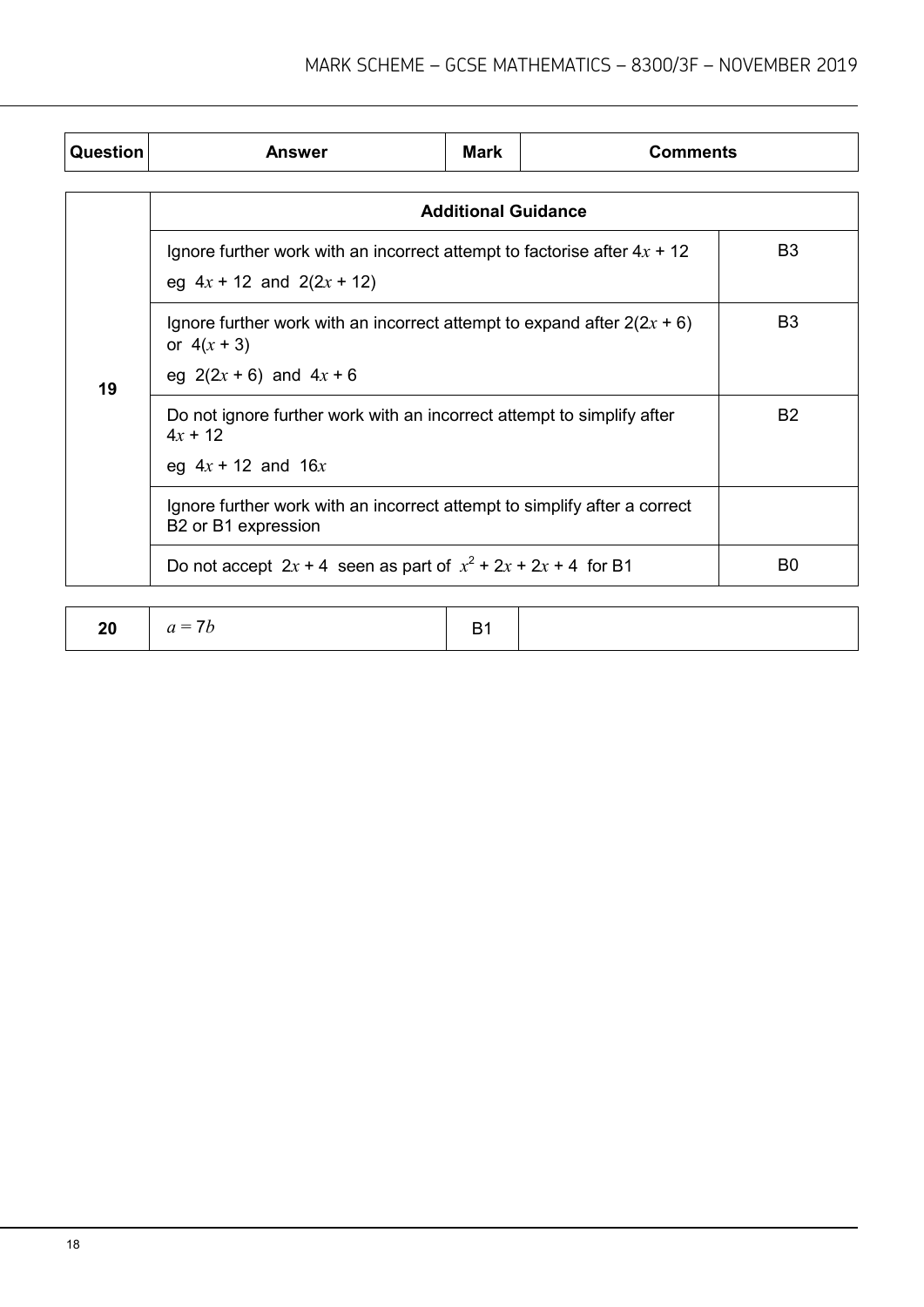| Question | <b>Answer</b>                                                                           | <b>Mark</b>                | <b>Comments</b>          |               |  |
|----------|-----------------------------------------------------------------------------------------|----------------------------|--------------------------|---------------|--|
|          | Five different factors of 100 on the<br>spinner                                         | <b>B1</b>                  | 1 2 4 5 10 20 25 50 100  |               |  |
|          | Exactly three single digit numbers<br>on the spinner all of which are<br>factors of 100 | <b>B1</b>                  | 1 2 4 5<br>allow repeats |               |  |
|          | Exactly one multiple of 25 on the<br>spinner                                            | <b>B1</b>                  |                          |               |  |
|          |                                                                                         | <b>Additional Guidance</b> |                          |               |  |
|          | A fully correct answer will consist of a spinner with                                   |                            |                          |               |  |
|          | three of $1245$                                                                         |                            |                          |               |  |
|          | and                                                                                     |                            |                          |               |  |
|          | exactly one of 25 50 100<br>and                                                         |                            |                          |               |  |
|          |                                                                                         |                            |                          |               |  |
| 21       | exactly one of 10 20                                                                    |                            |                          |               |  |
|          | Spinner with 2 4 5 10 25                                                                |                            |                          | <b>B1B1B1</b> |  |
|          | Spinner with 2 4 5 25 50                                                                |                            |                          | <b>B1B1B0</b> |  |
|          | Spinner with 2 5 10 20 25                                                               |                            |                          | <b>B1B0B1</b> |  |
|          | Spinner with 1 2 4 10 75                                                                |                            |                          | <b>B0B1B1</b> |  |
|          | Spinner with 2 2 5 25 50                                                                |                            |                          | B0B1B0        |  |
|          | Spinner with 1 2 25 only                                                                |                            |                          | B0B0B1        |  |
|          | Spinner with 1 2 4 25 25                                                                |                            | B0B1B0                   |               |  |
|          | Spinner with 1 2 10 10 25                                                               |                            | B0B0B1                   |               |  |
|          | Spinner with 1 2 5 5 10                                                                 |                            |                          | B0B0B0        |  |
|          | Spinner with 1 2 3 4 20                                                                 |                            |                          | B0B0B0        |  |
|          | Spinner with 1 2 25 40 75                                                               |                            |                          | B0B0B0        |  |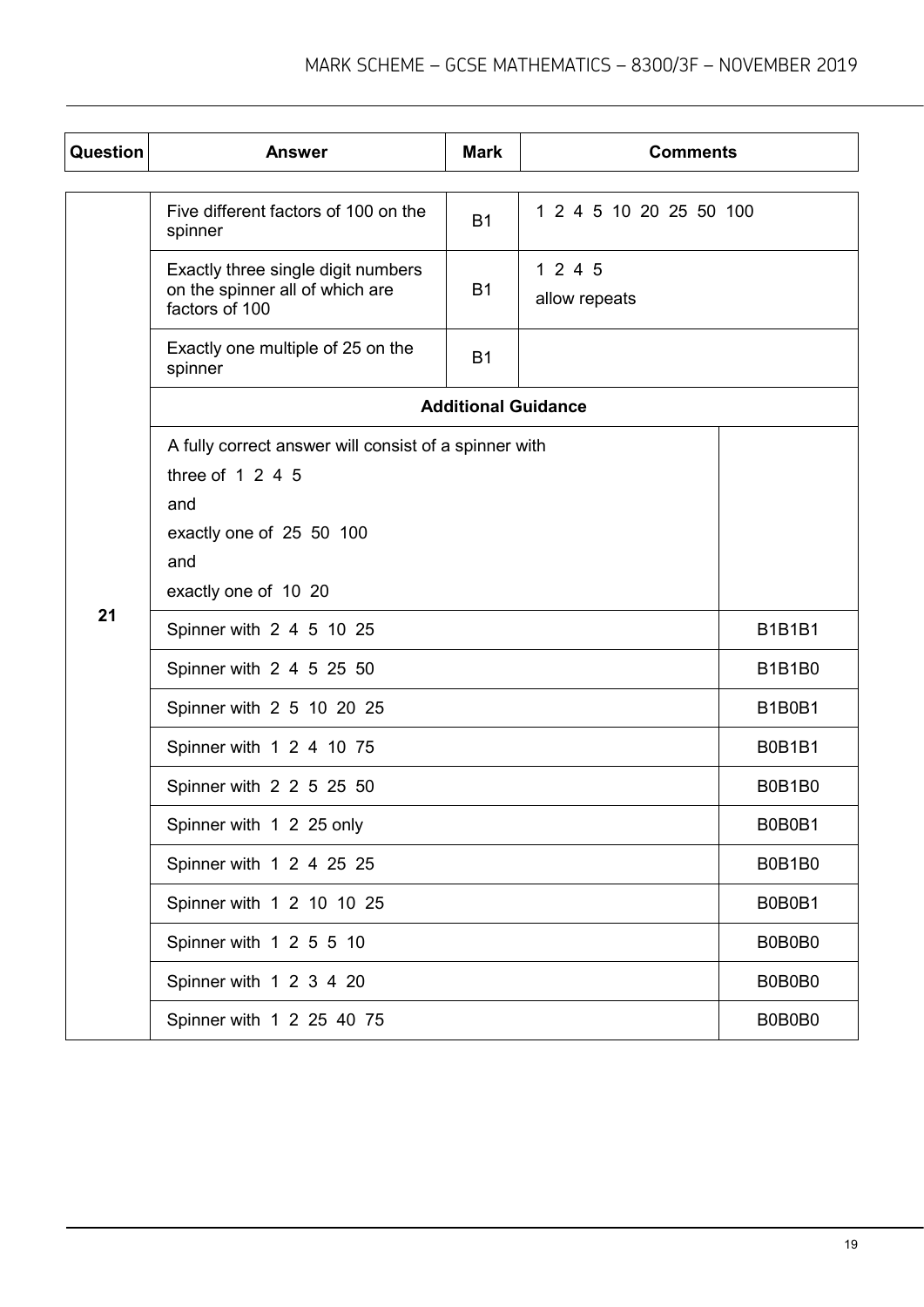| Question | <b>Answer</b>                                                                                                                              | <b>Mark</b>                | <b>Comments</b>                                    |  |
|----------|--------------------------------------------------------------------------------------------------------------------------------------------|----------------------------|----------------------------------------------------|--|
|          | <b>Alternative method 1</b>                                                                                                                |                            |                                                    |  |
|          | $6 \times 2 \times 2$ or $2 \times 2 \times 2 \times 3$ or 24<br>or<br>$6 \times 2 \times 2 + 2 \times 2 \times 2 \times 3$ or 48          | M <sub>1</sub>             | oe volume of one layer<br>oe volume of two layers  |  |
|          | $336 \div$ their 24 or 14<br>or<br>$336 \div$ their 48 or 7                                                                                | M <sub>1</sub> dep         | oe eg $336 \div 2 \div$ their 24                   |  |
|          | 21                                                                                                                                         | A <sub>1</sub>             |                                                    |  |
|          | <b>Alternative method 2</b>                                                                                                                |                            |                                                    |  |
|          | $6 \times 2 \times 2 \times 2 + 2 \times 2 \times 2 \times 6$ or 96                                                                        | M <sub>1</sub>             | oe volume of four layers                           |  |
|          | $336 \div$ their 96 or 3.5                                                                                                                 | M <sub>1</sub> dep         | <b>oe</b>                                          |  |
|          | 21                                                                                                                                         | A <sub>1</sub>             |                                                    |  |
|          | <b>Alternative method 3</b>                                                                                                                |                            |                                                    |  |
| 22       | $336 \div 2$ or 168                                                                                                                        | M <sub>1</sub>             | oe total volume of all cubes                       |  |
|          | their $168 \div (2 \times 2 \times 2)$<br>or<br>their $168 \div 8$                                                                         | M <sub>1</sub> dep         | <b>oe</b>                                          |  |
|          | 21                                                                                                                                         | A <sub>1</sub>             |                                                    |  |
|          | <b>Alternative method 4</b>                                                                                                                |                            |                                                    |  |
|          | $6 \times 2 \times 2$ or $2 \times 2 \times 2 \times 3$ or 24<br>or<br>$6 \times 2 \times 2 \times 2 + 2 \times 2 \times 2 \times 6$ or 96 | M <sub>1</sub>             | oe volume of one layer<br>oe volume of four layers |  |
|          | $(336 -$ their 96) ÷ their 24 + 4<br>or $240 \div$ their 24 + 4<br>or $10 + 4$ or 14                                                       | M <sub>1</sub> dep         | oe<br>using volume of additional layers            |  |
|          | 21                                                                                                                                         | A <sub>1</sub>             |                                                    |  |
|          |                                                                                                                                            | <b>Additional Guidance</b> |                                                    |  |
|          | 24, 48 and 96 must not come from area or perimeter calculations                                                                            |                            |                                                    |  |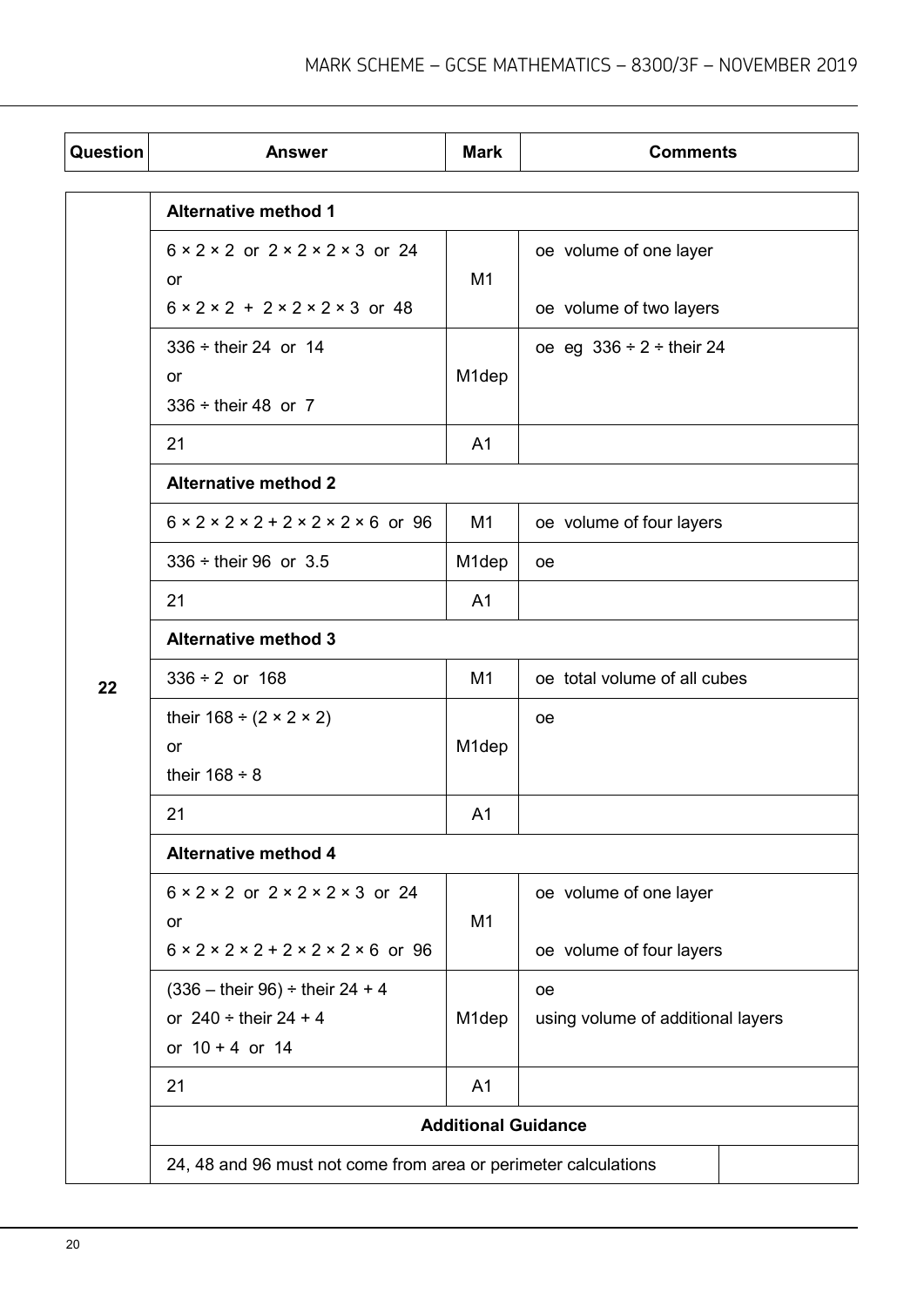| Question | <b>Answer</b>                        | <b>Mark</b> | <b>Comments</b> |        |
|----------|--------------------------------------|-------------|-----------------|--------|
|          |                                      |             |                 |        |
|          | $3 \times 18$ or 54                  |             | oe              |        |
|          | or                                   |             |                 |        |
|          | $2 \times 18 + 14$ or 50             |             |                 |        |
|          | or                                   |             |                 |        |
|          | $18 + 3 \times 14$ or 60             | M1          |                 |        |
|          | or                                   |             |                 |        |
|          | $4 \times 14$ or 56                  |             |                 |        |
|          | or                                   |             |                 |        |
|          | $1 - 0.25$ or 0.75 seen              |             |                 |        |
| 23(a)    | $3 \times 18 \times (1 - 0.25)$      |             | <sub>oe</sub>   |        |
|          | or $3 \times 18 \times 0.75$ or 40.5 |             |                 |        |
|          | or                                   | M1dep       |                 |        |
|          | $18 \times (1 - 0.25)$               |             |                 |        |
|          | or $18 \times 0.75$ or $13.5(0)$     |             |                 |        |
|          | 40.50                                | A1          | condone £40.50p |        |
|          | <b>Additional Guidance</b>           |             |                 |        |
|          | 40.5 on answer line                  |             |                 | M1M1A0 |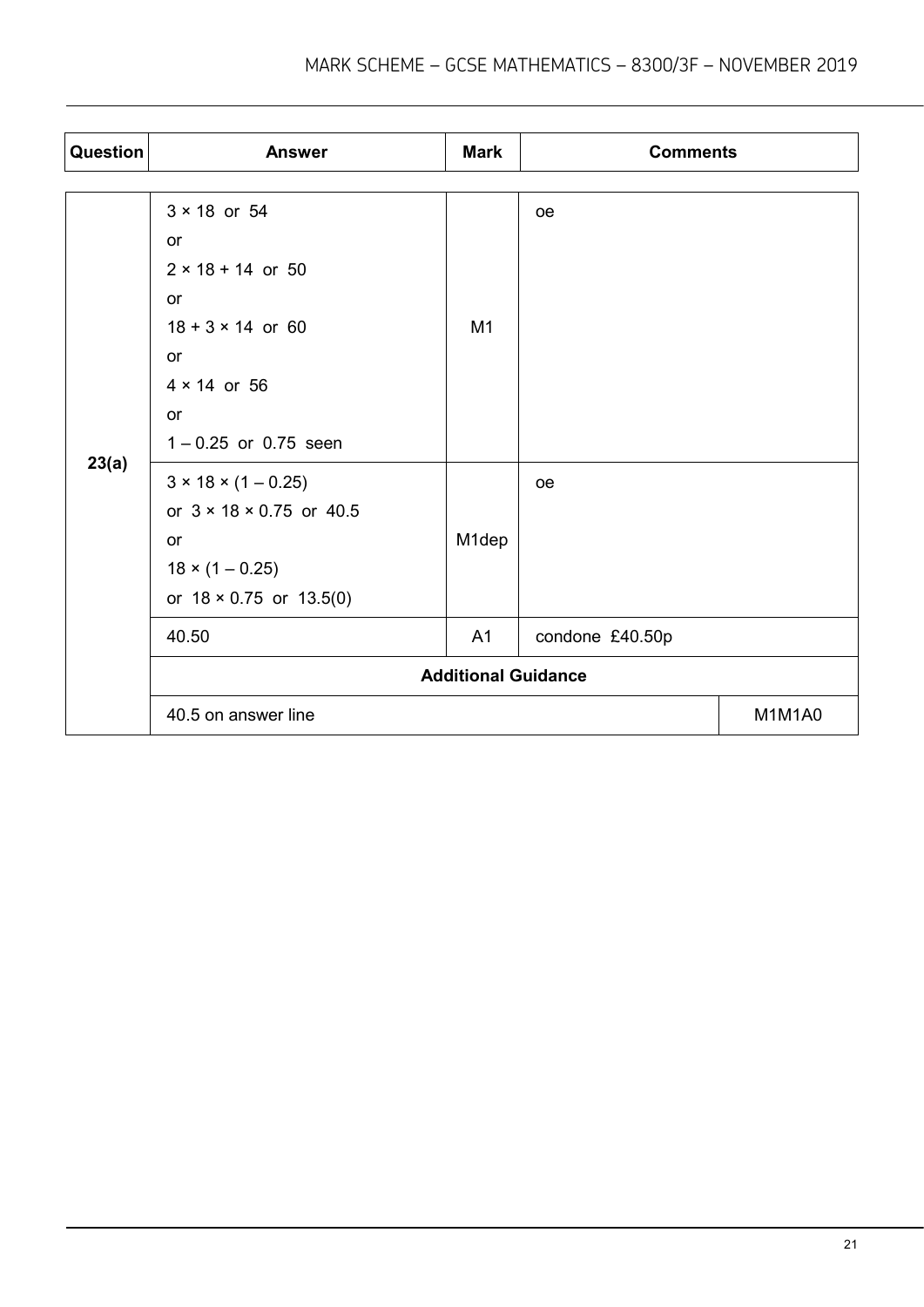| Question | <b>Answer</b>                                           | <b>Mark</b>                | <b>Comments</b>                                                                                            |                |
|----------|---------------------------------------------------------|----------------------------|------------------------------------------------------------------------------------------------------------|----------------|
|          | Should have multiplied 15 by 6<br>or<br>90              | <b>B1</b>                  | oe eg $15 \times 6$<br>$\frac{240 \times 600}{1000}$ or $\frac{144000}{10000}$<br>accept<br>$40 \times 40$ | 1600           |
|          |                                                         | <b>Additional Guidance</b> |                                                                                                            |                |
|          | Ignore irrelevant statements alongside a correct answer |                            |                                                                                                            |                |
|          | $15 \times 6$ seen but evaluated incorrectly            |                            | <b>B1</b>                                                                                                  |                |
|          | Should have multiplied not added                        |                            |                                                                                                            | <b>B1</b>      |
|          | Should have multiplied at the end                       |                            |                                                                                                            | <b>B1</b>      |
| 23(b)    | Adding was wrong                                        |                            |                                                                                                            | <b>B1</b>      |
|          | He has added                                            |                            |                                                                                                            | <b>B1</b>      |
|          | Times the number for length and width                   |                            |                                                                                                            | <b>B1</b>      |
|          | Times the length and width                              |                            |                                                                                                            | B <sub>0</sub> |
|          | Calculation at the end is wrong                         |                            |                                                                                                            | B <sub>0</sub> |
|          | Should have multiplied                                  |                            |                                                                                                            | B <sub>0</sub> |
|          | Needs to work out the area                              |                            |                                                                                                            | B <sub>0</sub> |
|          | 21 is wrong                                             |                            |                                                                                                            | B <sub>0</sub> |
|          | Answer is wrong                                         |                            |                                                                                                            | B <sub>0</sub> |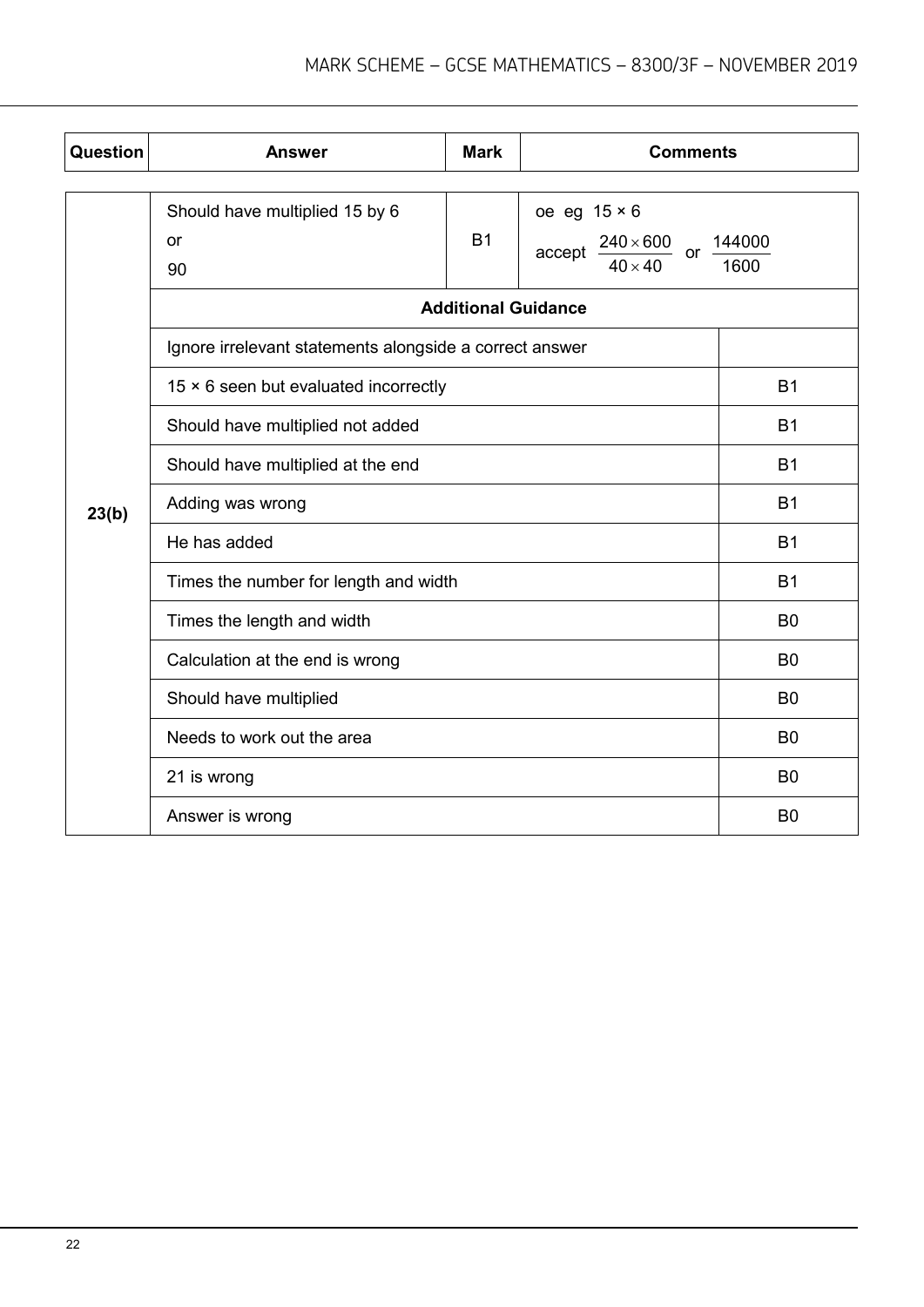| Question | <b>Answer</b>                                                                                                                                                                                                                                                                                       | <b>Mark</b>                | <b>Comments</b>                                                                 |  |
|----------|-----------------------------------------------------------------------------------------------------------------------------------------------------------------------------------------------------------------------------------------------------------------------------------------------------|----------------------------|---------------------------------------------------------------------------------|--|
|          | Side of length [7.8, 8.2] cm drawn                                                                                                                                                                                                                                                                  | <b>B1</b>                  |                                                                                 |  |
|          | Correct construction with<br>intersecting arcs, same radius as<br>their base $\pm$ 2 mm to identify the<br>third vertex                                                                                                                                                                             |                            |                                                                                 |  |
| 24       | or<br>correct construction with<br>intersecting arcs, equal radii $\pm 2$<br>mm, line drawn at 60° and third<br>vertex correctly positioned<br>or<br>correct construction with<br>intersecting arcs, equal radii $\pm 2$<br>mm and construction arc drawn to<br>correctly identify the third vertex | M1                         | <b>or</b><br>or                                                                 |  |
|          | Triangle with equal sides [7.8, 8.2],<br>with correct construction seen                                                                                                                                                                                                                             | A <sub>1ft</sub>           | ft B0M1 triangle with equal sides $\pm 2$<br>mm, with correct construction seen |  |
|          |                                                                                                                                                                                                                                                                                                     | <b>Additional Guidance</b> |                                                                                 |  |
|          | No construction arcs drawn can score a maximum of B1                                                                                                                                                                                                                                                |                            |                                                                                 |  |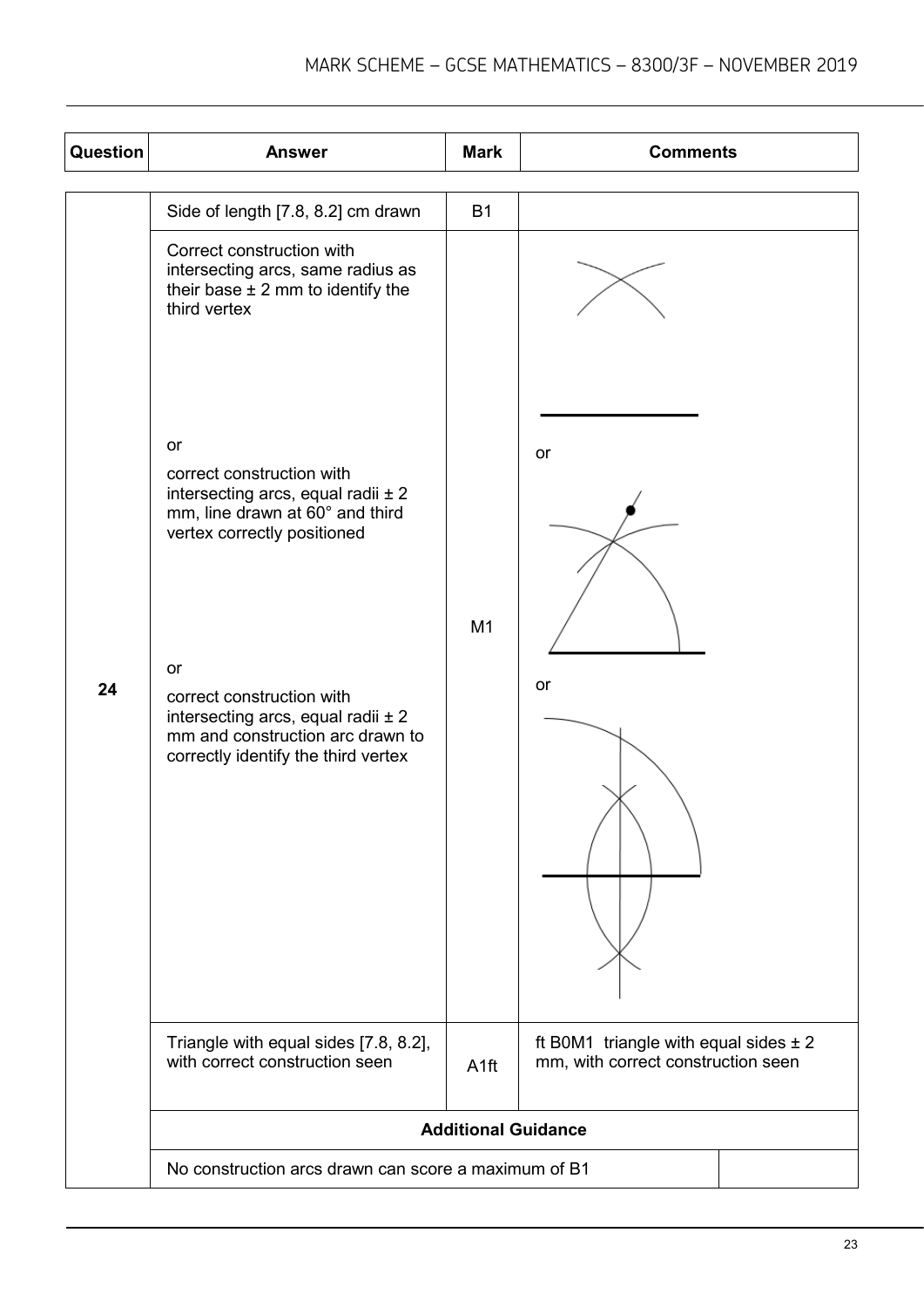| Question | <b>Answer</b>                               | <b>Mark</b>                | <b>Comments</b> |               |  |
|----------|---------------------------------------------|----------------------------|-----------------|---------------|--|
|          |                                             |                            |                 |               |  |
|          | $\frac{2}{5}$ × 35 or $\frac{3}{8}$ × 48    | M <sub>1</sub>             | <sub>oe</sub>   |               |  |
| 25(a)    | 14 or 18                                    | A <sub>1</sub>             |                 |               |  |
|          | 32                                          | A <sub>1</sub>             |                 |               |  |
|          |                                             | <b>Additional Guidance</b> |                 |               |  |
|          | Do not ignore further working after 32 seen |                            |                 |               |  |
|          | $\frac{32}{83}$<br>on answer line           |                            |                 | <b>M1A1A0</b> |  |

|       | <b>Alternative method 1</b>                                                                                    |                  |                                  |  |
|-------|----------------------------------------------------------------------------------------------------------------|------------------|----------------------------------|--|
|       | $35 + 48 -$ their 32<br>or                                                                                     | M1               | oe their 32 from (a)             |  |
|       | $35 -$ their $14 + 48 -$ their 18 or 51                                                                        |                  | their 14 and their 18 from $(a)$ |  |
|       | $\frac{51}{83}$<br>or 0.61(4) or 61(.4)%                                                                       | A <sub>1ft</sub> | ft their $32$ from (a)           |  |
|       | <b>Alternative method 2</b>                                                                                    |                  |                                  |  |
| 25(b) | $\left(1-\frac{2}{5}\right) \times 35 + \left(1-\frac{3}{8}\right) \times 48$                                  |                  | <sub>oe</sub>                    |  |
|       | or $\frac{3}{5} \times 35 + \frac{5}{8} \times 48$                                                             | M <sub>1</sub>   |                                  |  |
|       | or $21 + 30$                                                                                                   |                  |                                  |  |
|       | $\frac{51}{83}$ or 0.61(4) or 61(.4)%                                                                          | A <sub>1</sub>   |                                  |  |
|       | <b>Additional Guidance</b>                                                                                     |                  |                                  |  |
|       | Ignore incorrect conversion if correct fraction seen                                                           |                  |                                  |  |
|       | If their answer in part (a) is a fraction, only allow follow through if their<br>numerator is used in part (b) |                  |                                  |  |
|       | Alt 1 ft decimal or percentage answers accept rounding to at least 2 sf                                        |                  |                                  |  |

| . .<br>,,<br>- |  |
|----------------|--|
|----------------|--|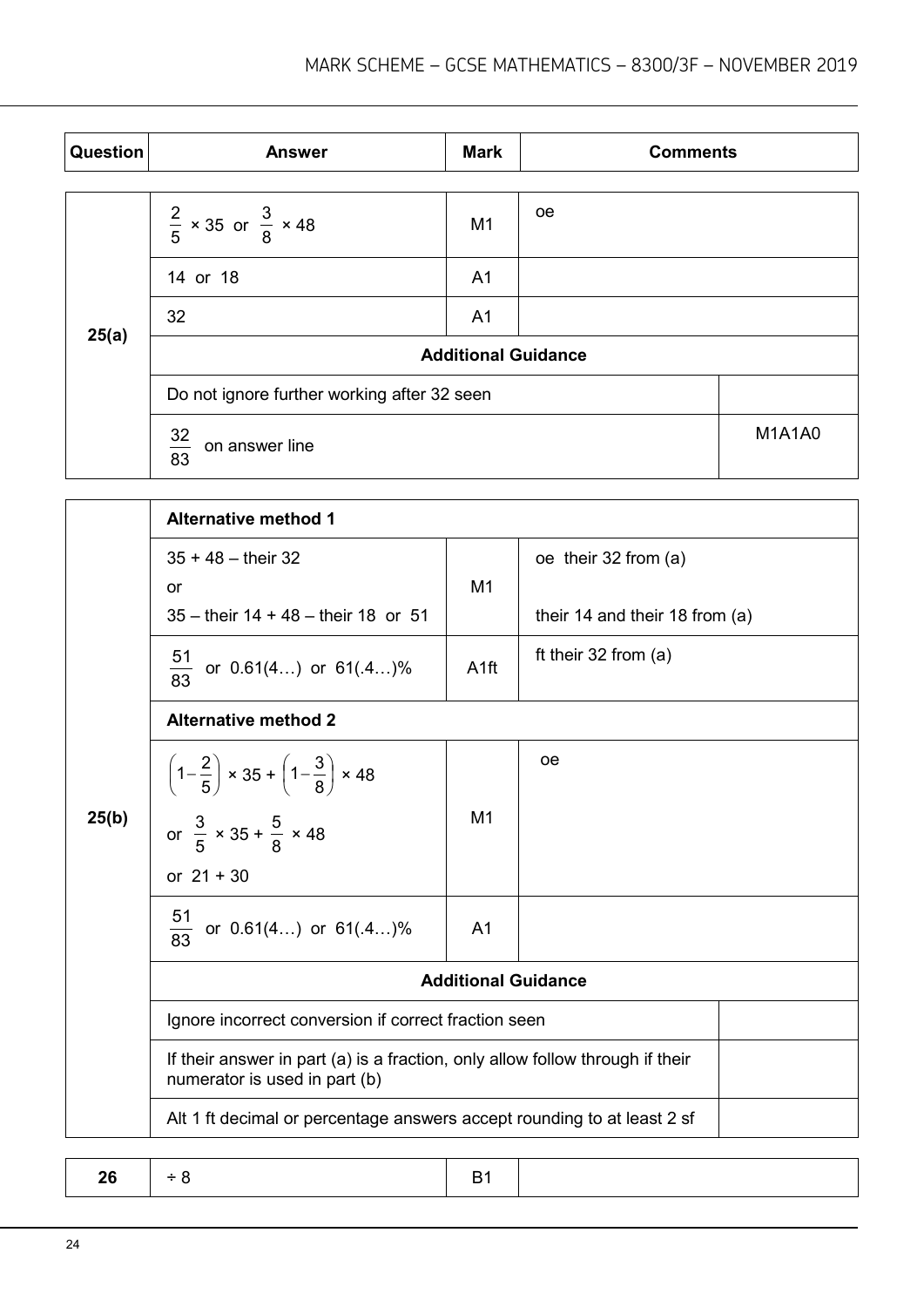| Question | <b>Answer</b>                                                                                                          | <b>Mark</b>    | <b>Comments</b>                                                                                                                                             |               |
|----------|------------------------------------------------------------------------------------------------------------------------|----------------|-------------------------------------------------------------------------------------------------------------------------------------------------------------|---------------|
|          | <b>Alternative method 1</b>                                                                                            |                |                                                                                                                                                             |               |
|          | $7x - 3x = 36 - 16$                                                                                                    | M <sub>1</sub> | oe elimination of one variable<br>implied by $4x = n$ ,<br>where $n < 36$ and $n \neq 16$                                                                   |               |
|          | $4x = 20$ or $x = 5$                                                                                                   | A <sub>1</sub> | œ                                                                                                                                                           |               |
|          | $y = 0.5$                                                                                                              | A <sub>1</sub> | <sub>oe</sub>                                                                                                                                               |               |
|          | <b>Alternative method 2</b>                                                                                            |                |                                                                                                                                                             |               |
|          | $7 \times 2y - 3 \times 2y = 7 \times 16 - 3 \times 36$<br>or<br>$14y - 6y = 112 - 108$                                | M1             | oe elimination of one variable<br>implied by $21x + 14y = 112$ and<br>$21x + 6y = 108$ followed by $8y = n$ ,<br>where $n < 112$ and $n \neq 36$ , 16 or 20 |               |
|          | $8y = 4$ or $y = 0.5$                                                                                                  | A <sub>1</sub> | <sub>oe</sub>                                                                                                                                               |               |
|          | $x = 5$                                                                                                                | A <sub>1</sub> |                                                                                                                                                             |               |
| 27       | <b>Alternative method 3</b>                                                                                            |                |                                                                                                                                                             |               |
|          | $36 - 7x = 16 - 3x$<br>or $\frac{36-2y}{7} = \frac{16-2y}{3}$                                                          | M1             | oe elimination of one variable                                                                                                                              |               |
|          | $4x = 20$ or $x = 5$<br>or $8y = 4$ or $y = 0.5$                                                                       | A <sub>1</sub> | oe collects terms<br>œ                                                                                                                                      |               |
|          | $x = 5$ and $y = 0.5$                                                                                                  | A <sub>1</sub> | <sub>oe</sub>                                                                                                                                               |               |
|          | <b>Additional Guidance</b>                                                                                             |                |                                                                                                                                                             |               |
|          | $x = 5$ and $y = 0.5$                                                                                                  |                |                                                                                                                                                             | <b>M1A1A1</b> |
|          | One correct value with one incorrect value (or no second value) and no<br>working eg $x = 5$ and $y = 2$ or eg $x = 5$ |                |                                                                                                                                                             | <b>M1A1A0</b> |
|          | Embedded, correct values in both equations<br>eg $7 \times 5 + 2 \times 0.5 = 36$ and $3 \times 5 + 2 \times 0.5 = 16$ |                |                                                                                                                                                             | <b>M1A1A0</b> |
|          | Embedded, correct values in one equation only<br>eg $7 \times 5 + 2 \times 0.5 = 36$                                   |                |                                                                                                                                                             | M1A0A0        |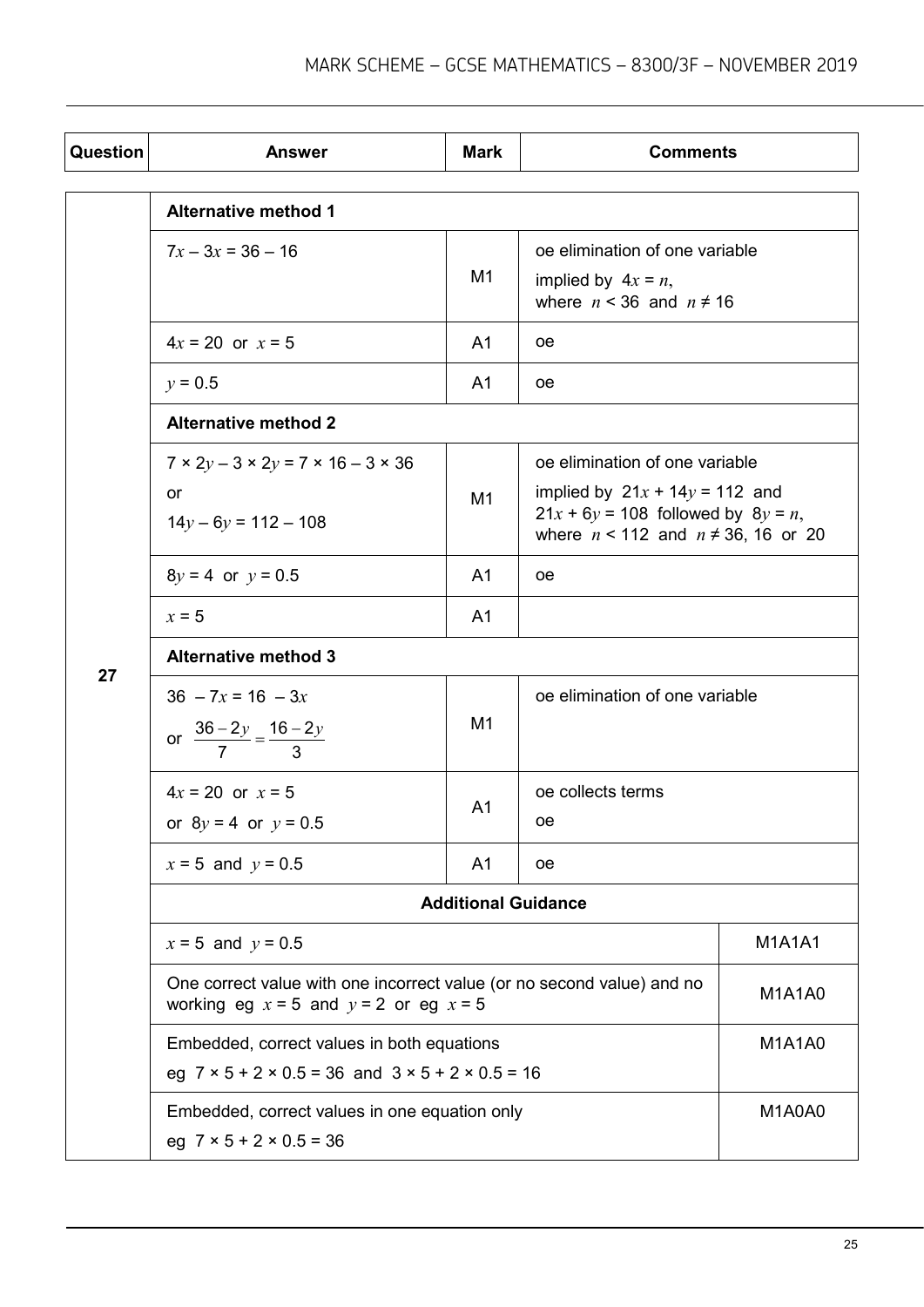| Question | <b>Answer</b>                                                                          | <b>Mark</b>        | <b>Comments</b>                                                                    |        |  |
|----------|----------------------------------------------------------------------------------------|--------------------|------------------------------------------------------------------------------------|--------|--|
|          | <b>Alternative method 1</b>                                                            |                    |                                                                                    |        |  |
|          | $\frac{450}{65-35}$ or $\frac{450}{30}$ or 15                                          | M <sub>1</sub>     | <b>oe</b>                                                                          |        |  |
|          | $(360 - 65 - 35)$ × their 15<br>or $260 \times$ their 15                               | M1dep              | <sub>oe</sub><br>M2 $\frac{260}{30}$ × 450 or 8.66() × 450<br>or $8.67 \times 450$ |        |  |
|          | 3900                                                                                   | A <sub>1</sub>     |                                                                                    |        |  |
|          | <b>Alternative method 2</b>                                                            |                    |                                                                                    |        |  |
| 28       | $\frac{360}{65-35}$ × 450 or $\frac{360}{30}$ × 450<br>or 12 × 450 or 5400             | M <sub>1</sub>     | <b>oe</b>                                                                          |        |  |
|          | $\frac{360-65-35}{360} \times \text{their } 5400$<br>or $\frac{260}{360}$ × their 5400 | M <sub>1</sub> dep | oe eg 0.72() × their 5400                                                          |        |  |
|          | 3900                                                                                   | A <sub>1</sub>     |                                                                                    |        |  |
|          | <b>Additional Guidance</b>                                                             |                    |                                                                                    |        |  |
|          | $260 \div 30 = 8.6$ and $8.6 \times 450$ fully correct working seen                    |                    |                                                                                    | M1M1A0 |  |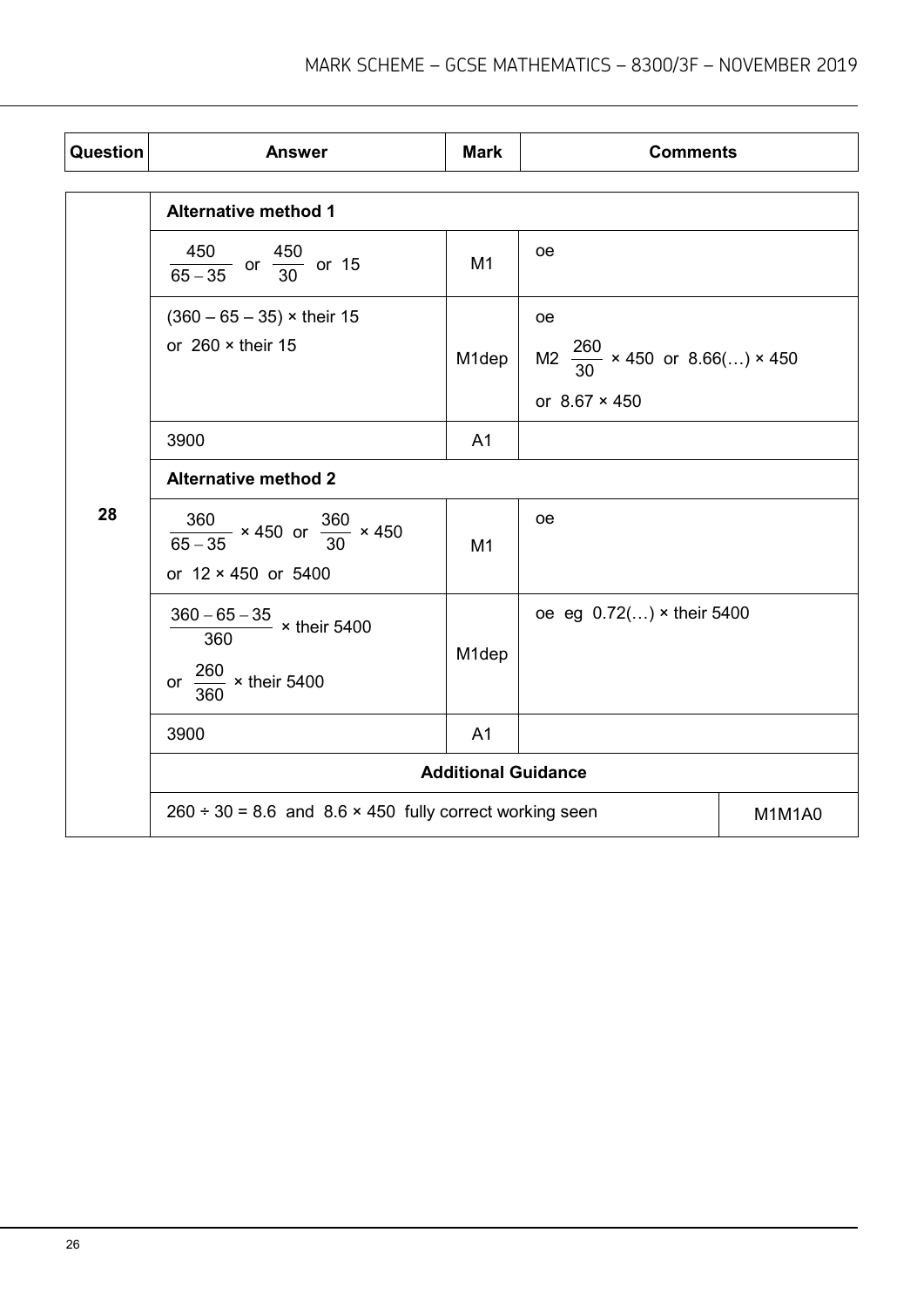| <b>Question</b> | Answer | <b>Mark</b> | Comments |
|-----------------|--------|-------------|----------|

|    | <b>Alternative method 1</b>                               |                |                    |  |  |
|----|-----------------------------------------------------------|----------------|--------------------|--|--|
|    | $280 \div 35$ or 8                                        | M1             | oe eg $80 \div 10$ |  |  |
|    | $(350 - 280) \div (40 - 35)$<br>or                        |                | oe                 |  |  |
|    | $70 \div 5$                                               | M <sub>1</sub> |                    |  |  |
|    | or                                                        |                |                    |  |  |
|    | 14                                                        |                |                    |  |  |
|    | 6                                                         | A1             |                    |  |  |
|    | <b>Alternative method 2</b>                               |                |                    |  |  |
|    | 320                                                       |                | oe                 |  |  |
|    | or                                                        |                |                    |  |  |
|    | $350 - 320$ or 30                                         |                |                    |  |  |
| 29 | or                                                        | M1             |                    |  |  |
|    | $350 - 280$ and $320 - 280$                               |                |                    |  |  |
|    | or                                                        |                |                    |  |  |
|    | 70 and 40                                                 |                |                    |  |  |
|    | $(350 - 320) \div 5$                                      |                | oe                 |  |  |
|    | or                                                        |                |                    |  |  |
|    | $(70-40) \div 5$                                          | M1dep          |                    |  |  |
|    | or                                                        |                |                    |  |  |
|    | 30 ÷ 5                                                    |                |                    |  |  |
|    | 6                                                         | A <sub>1</sub> |                    |  |  |
|    | <b>Additional Guidance</b>                                |                |                    |  |  |
|    | Do not allow a misread from the graph                     |                |                    |  |  |
|    | Alt 2 40 must come from 320 - 280 and not 40 hours worked |                |                    |  |  |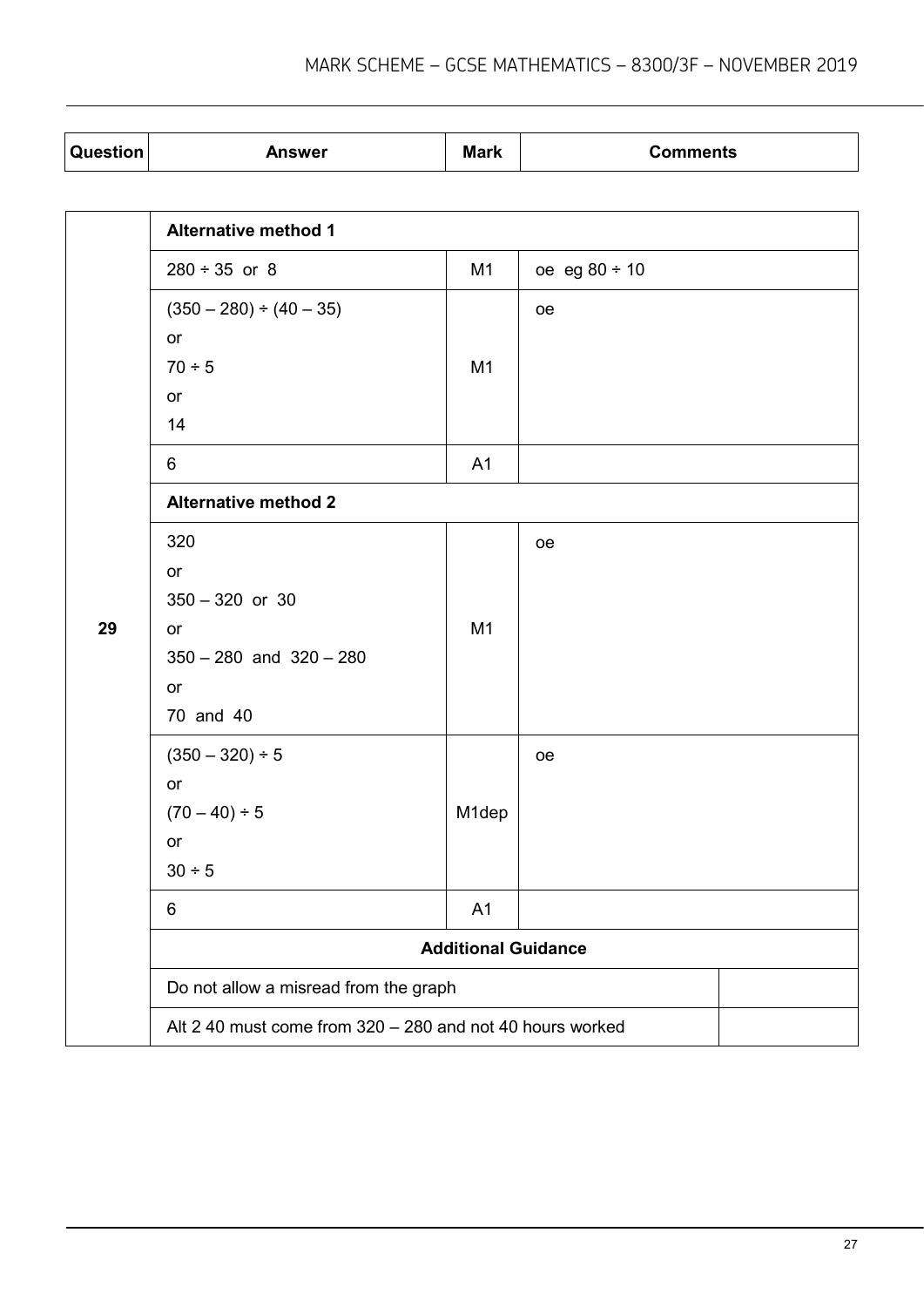| Question | <b>Answer</b>                                                                                   | <b>Mark</b>      | <b>Comments</b>                                                               |                                    |  |
|----------|-------------------------------------------------------------------------------------------------|------------------|-------------------------------------------------------------------------------|------------------------------------|--|
| 30       | 8                                                                                               | <b>B1</b>        |                                                                               |                                    |  |
|          | $\frac{1}{0.4}$ or $\frac{10}{4}$ or 2.5<br>or $\frac{1}{2}$ or $\frac{5}{2}$ or $2\frac{1}{2}$ | M1               | $8 \times 0.4$ or 3.2 implies B1M1<br>16 : 5 or equivalent ratio implies B1M1 |                                    |  |
|          | 3.2:1<br>or $\frac{16}{5}$ : 1 or $3\frac{1}{5}$ : 1                                            | A <sub>1ft</sub> | ft B0M1                                                                       |                                    |  |
|          | <b>Additional Guidance</b>                                                                      |                  |                                                                               |                                    |  |
|          | $83$ = 512 or $8 \times 8 \times 8 = 512$ alone is not sufficient for B1                        |                  |                                                                               |                                    |  |
|          | ft answers must have $n$ exact or correctly rounded to at least 2 sf                            |                  |                                                                               |                                    |  |
|          | eg $\sqrt{512}$ = 22.62 (incorrect and truncated)                                               | B <sub>0</sub>   |                                                                               |                                    |  |
|          | 2.5<br>9.05:1                                                                                   |                  |                                                                               | M <sub>1</sub><br>A <sub>1ft</sub> |  |
|          | ft answer exact surd value                                                                      |                  |                                                                               |                                    |  |
|          | eg $\sqrt{512}$ = 16 $\sqrt{2}$                                                                 |                  |                                                                               | B <sub>0</sub>                     |  |
|          | 2.5                                                                                             |                  |                                                                               | M <sub>1</sub>                     |  |
|          | 9.05 : 1 or $\frac{32}{5}\sqrt{2}$ : 1                                                          |                  |                                                                               | A <sub>1ft</sub>                   |  |